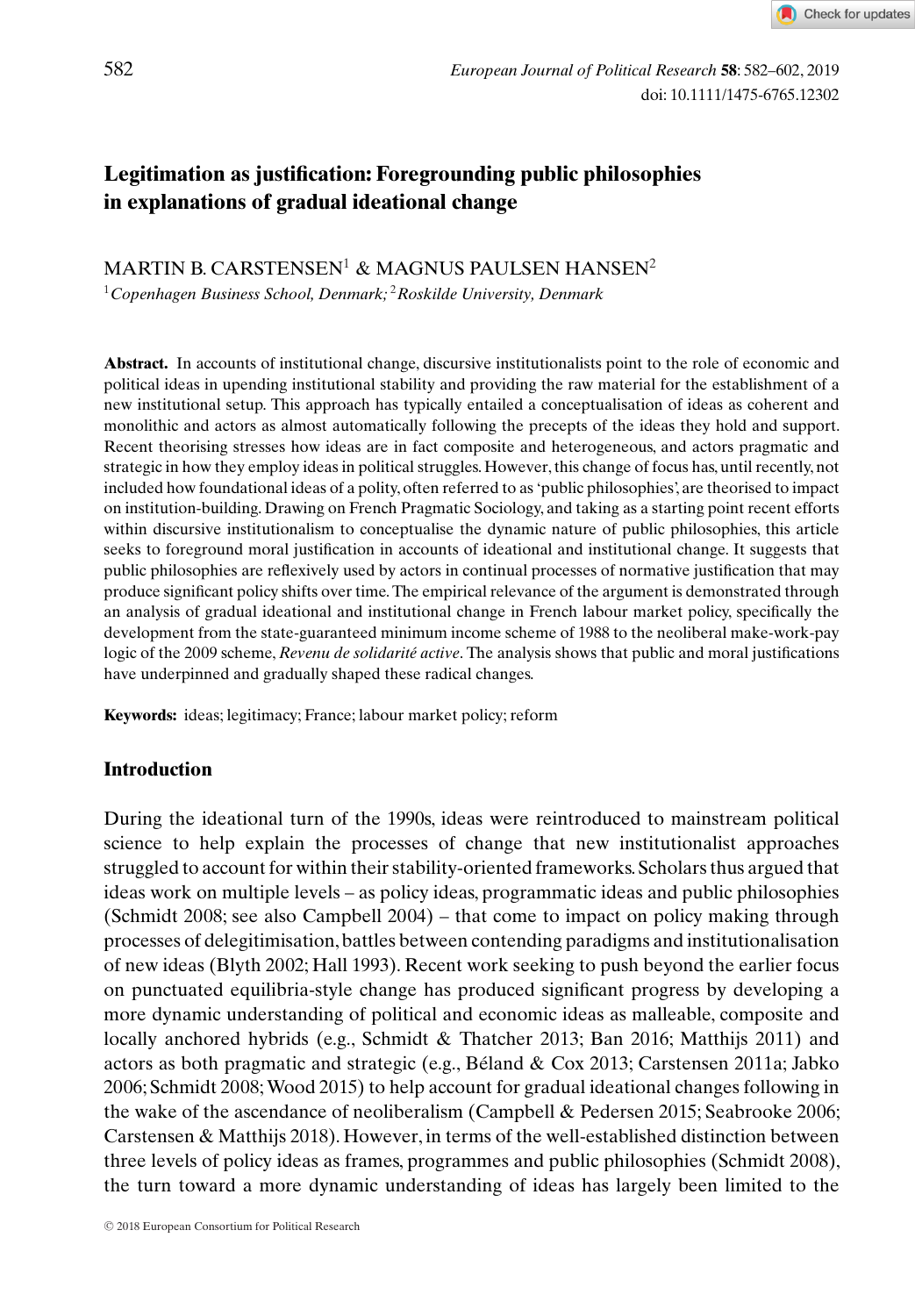two former levels. Although scholars assign transformative potential to public philosophies in the sense that actors may connect their preferred policy ideas to ideas located in the 'background' of the polity (Carstensen & Schmidt 2016), in accounting for the extent to which ideas come to impact in national settings, public philosophies – understood as the deeper core of organising ideas, values and principles of knowledge and society (Schmidt 2008) – are generally conceived as stable, coherent and placed in the 'background', and thus primarily important in how they limit which ideas may be introduced in the first place (Béland 2009).

This article follows on the back of recent discursive institutionalist efforts to theorise how public philosophies play into processes of policy change (Boswell & Hampshire 2017; Kornprobst & Senn 2017; Schmidt 2016). Taking these conceptual advances as our starting point, we utilise insights from French Pragmatic Sociology (FPS) to argue, first, that discursive institutionalist analysis may benefit from conceptualising public philosophies as composite and in need of continuous justification. In this view, the public philosophy of a polity is not structured by a coherent set of foundational ideas but instead is made up by competing beliefs and norms – what we term 'repertoires of evaluation' – the meaning of which actors continually establish in compromises related to policy problems (see also Boswell & Hampshire 2017: 135). Second, and following on from this, we suggest that appreciating ideational heterogeneity at the level of public philosophies is key to understanding how these deeper level ideas of a polity play a direct role in policy making. Specifically, we employ four analytical concepts from FPS – repertoires of evaluation, qualification, justification and compromise – to show how policies are gradually, but radically, changed through compromises between competing moral understandings of the world, that then in turn over time undergo a similar process of evaluation, critique and compromise. In this way, employing FPS in discursive institutionalist analysis may lend further insight to the role of public philosophies in setting in motion processes of gradual ideational and institutional change. It underscores how a key driver of such processes of change is the interaction between the different levels of ideas – policy ideas, programmatic ideas and public philosophies – that is set off by political agents activating 'repertoires of evaluation' in efforts to forge compromises between competing moral repertoires that address the often quite practical problems arising from the policy-making process.

Finally, we demonstrate the empirical relevance of the framework of FPS in an analysis of the introduction and gradual reforms of the French minimum income system from the end of the 1980s to the last major reform in 2009. The case is particularly relevant for the arguments pursued in this article since it presents a least-likely situation: in contrast to, for example, British liberal public philosophy, the republican French 'public philosophy' has traditionally been considered a bulwark against neoliberal reform efforts in the area of social policy, since it departs so clearly from neoliberal conceptions of members of society – notably in their role and position in relation to market and state. One should thus expect to see public philosophies cast in the role of limiting what policy ideas may be introduced, whether overtly or covertly. Arriving instead at the result that a heterogeneous set of historically anchored repertories of moral justification helped facilitate the neoliberal turn in the minimum income scheme, thus strengthens the argument that public philosophies may play a central role in accounting for ideational and institutional change.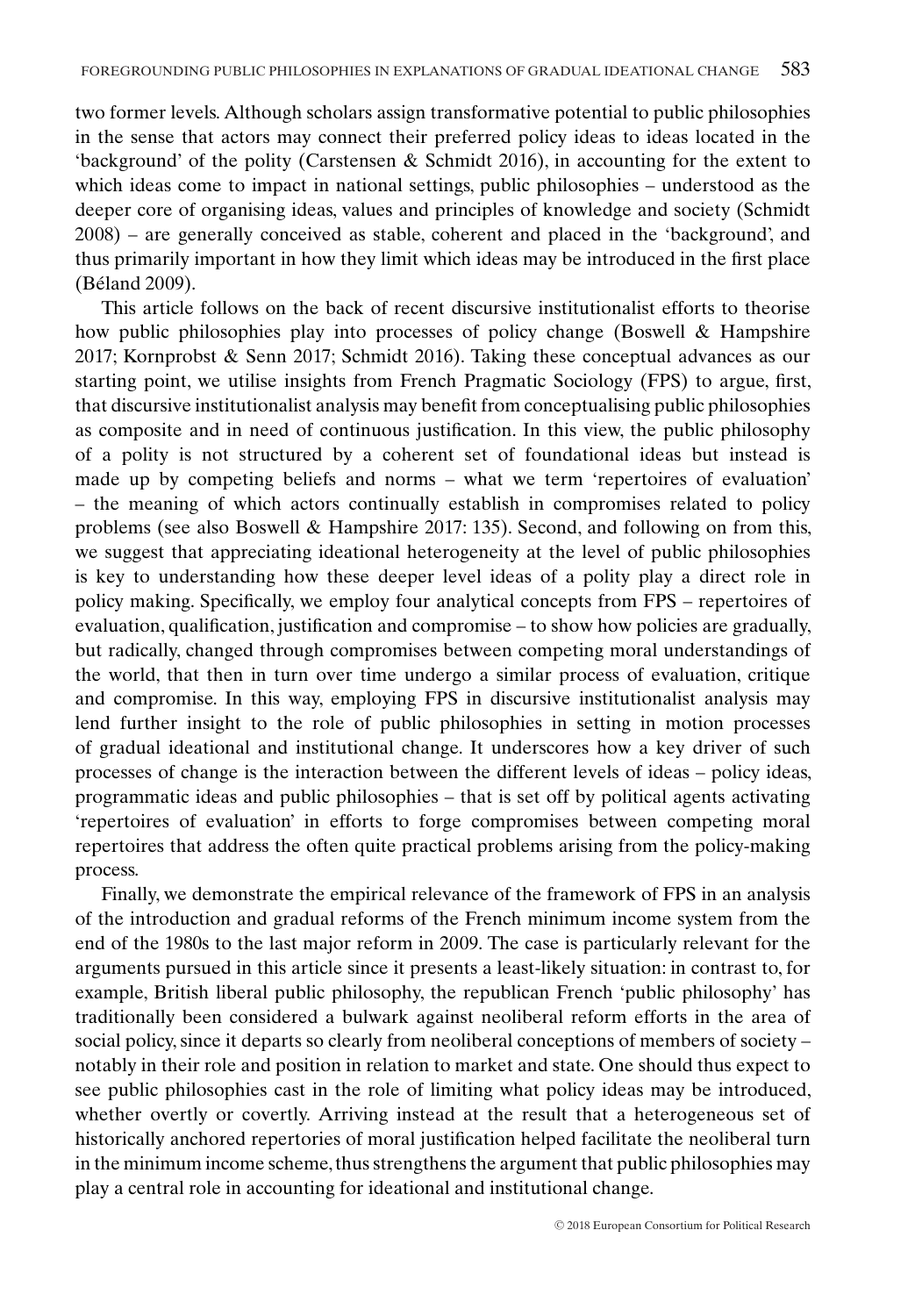The analysis is presented in two parts. In the first part, we focus on the creation of the first state-guaranteed minimum income in France, the *Revenu minimum d'insertion* (RMI) in 1988. Specifically, we show how the rise of long-term unemployment created a situation with substantial uncertainty as to the 'whatness' of the phenomenon and how to handle it politically. Subsequently we reconstruct the efforts of qualifying the phenomenon by demonstrating how political actors mobilised three co-existing and competing repertoires of evaluation. The three qualifications resulted in the justification of various instruments and policies to deal with the problem put together into the composite arrangement of the RMI. The second part of the article focuses on the continual process in the 1990s and 2000s of putting the RMI to the test and gradually requalifying and adjusting it accordingly, culminating in the replacement of RMI with the make-work-pay logic of *Revenu de solidarité active* (RSA) in 2009. We finally zoom in on a number of test situations illustrating tensions between and within the repertoires of evaluation.

#### **From static to dynamic policy ideas**

The spread of economic ideas has long been a main focus of ideationally attuned scholarship seeking to understand how actors develop preferences for specific institutional setups (for a useful overview, see Hirschmann & Popp-Berman 2014). In this context, the rise of the financial crisis in 2007, along with its ramifications in terms of a slew of post-crisis reforms, has thrown up a number of pressing questions – most notably, how despite having lost theoretical and intellectual authority, neoliberalism and its supporters have remained at the helm of policy making in Western economies (Crouch 2011; Fourcade et al. 2013; Schmidt & Thatcher 2013; Blyth 2013; Ban 2016). Understanding the continued resilience of neoliberalism has necessitated some rethinking of how ideas are structured and how actors work with them to effect change or stave off the onslaught of their critics. Thus, while earlier approaches to the political power of economic ideas argued that ideas were tightly structured, coherent and typically shifted in large ruptures, in turn explaining how economic ideas become so politically powerful in policy making, (e.g., Hall 1993; Blyth 2002; Schmidt 2002; see also Parsons 2007), later contributions have stressed that abstract economic ideas need to be translated and adjusted to make them work in a national setting (Campbell 2004; Campbell & Pedersen 2015;Ban 2016). In this perspective, actors' employment of ideas takes a more pragmatic (Carstensen 2011b) and strategic (Jabko 2006) tack.

To understand how ideas play into processes of institutional change and stability, it is helpful to distinguish between different levels of generality in which policy ideas are cast. Here we follow Schmidt (2008) in her distinction between public philosophies, programmatic ideas and specific policy ideas. In this conceptualisation of ideas – which is broadly in line with other influential approaches to ideas (e.g., Campbell 2004; Mehta 2011) – policy ideas refer to the specific policies proposed by policy makers, programmatic ideas encompass the more general programmes (or policy paradigms) that underpin the policy ideas, while public philosophies are argued to 'undergird the policies and programs with organizing ideas, values, and principles of knowledge and society [that] generally sit in the background as underlying assumptions that are rarely contested except in times of crisis' (Schmidt 2008: 306). According to the literature, public philosophies generally persist over long periods of time, while programmatic ideas tend not to have as much staying power but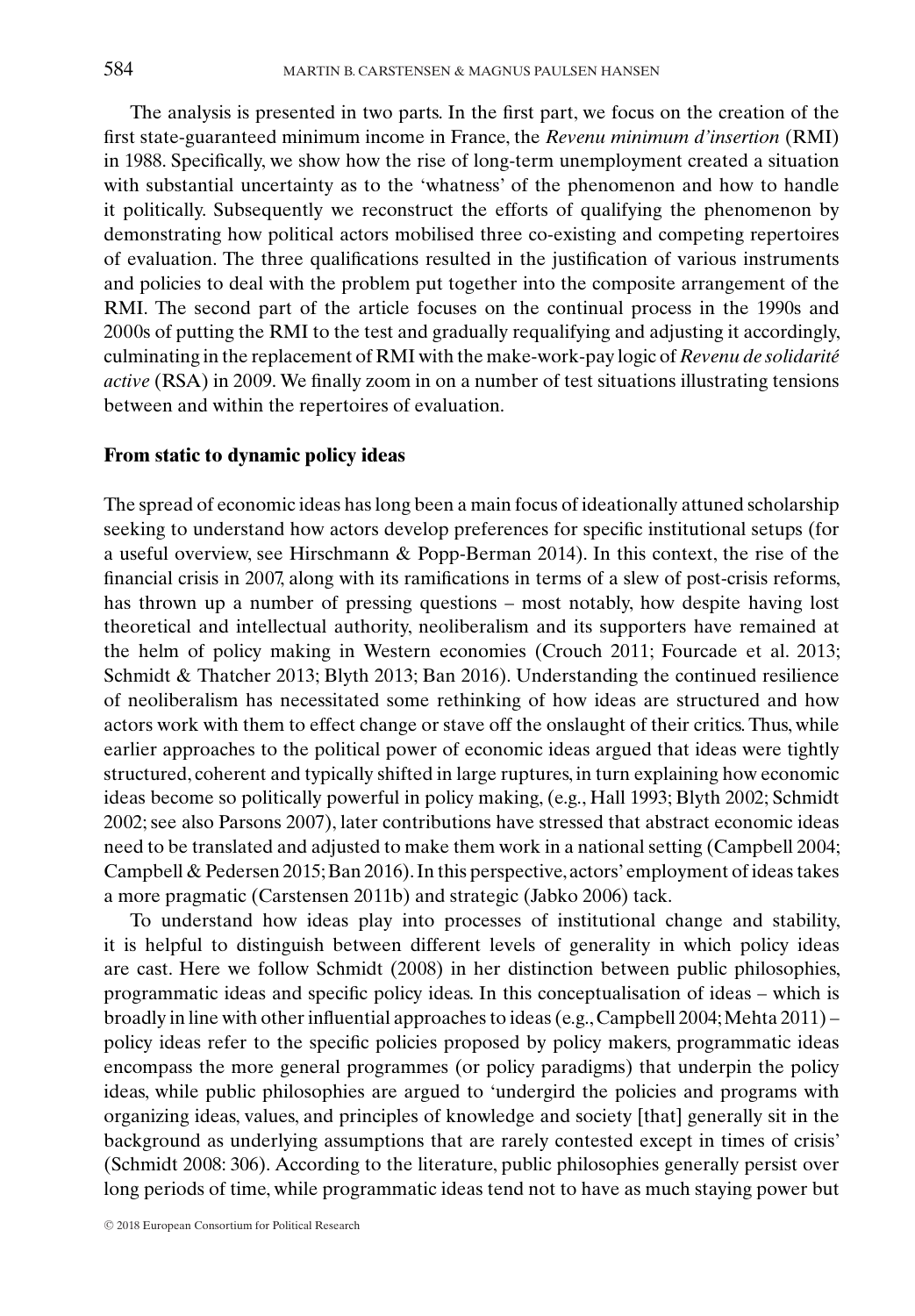are more lasting than policy ideas, which are open to more rapid shifts because they may be compatible with many different wider programmes and philosophies (Schmidt & Thatcher 2013: 21). In terms of dynamics of institutional change, public philosophies typically remain stable over long periods of time and thus help explain why despite crisis – and the changes in policy ideas and programmes that such moments of uncertainty may entail – significant national differences among political economies often endure (Campbell & Pedersen 2015). From this vantage point, public philosophies are generally seen as constraining rather than facilitating institutional change, whether as a full blockage on change or as pushing developments along a more evolutionary trajectory.

In an effort to break with the understanding of background ideas and public philosophies as essentially immovable objects, a number of recent interventions have sought to bring greater attention to how public philosophies may develop significantly over time and how such processes may help account for institutional change. Kornprobst and Senn (2017), for example, ask how agents change the public philosophies in which they are embedded, but they uphold a distinction between times of stability, where foundational ideas remain decontested, and periods of greater uncertainty that offer actors opportunities to contest public philosophies. Boswell and Hampshire (2017) argue that strategies of selective mobilisation may over time bring about adjustments to public philosophies themselves, while Schmidt (2016) and Carstensen and Schmidt (2016) also highlight the possibility of changing public philosophies as certain elements of such foundational ideas may eventually lose their central role, with others gaining in importance. Scholars have thus begun teasing out the ways that the constraining and enabling dimensions of ideas may intersect at the level of policy and programmes, resulting in significant advances towards a more dynamic conception of background ideas. Seeking to contribute to this promising research agenda within discursive institutionalism, this article suggests that FPS may be a particularly useful starting point for understanding the role of public philosophies in processes of gradual, transformative change in ideas and institutions.

## **Introducing FPS**

To elucidate the process through which public philosophies facilitate ideational and institutional change, we employ insights drawn from FPS – a research programme founded in the late 1980s by Luc Boltanski and Laurent Thévenot outlined in their landmark publication *On Justification* (Boltanski & Thévenot 2006). This approach is particularly suitable since, much in line with recent developments in discursive institutionalism, it offers an account of ideas and their role in enabling collective action and overcoming disagreement that emphasises the continued need for political actors' normative justification.

The starting point of FPS is a conception of social reality as uncertain in the sense that the upholding of coordination between individuals is a fragile and continual process subject to breakdowns and unease about the right way forward. In this perspective, uncertainty is not a relatively rare instance, as in Blyth's (2002) periods of 'Knightian uncertainty', Hall's (1993) paradigm shifts or the 'critical junctures' that more generally dominated explanations of change in earlier historical institutionalism (Capoccia & Kelemen 2007). Rather, in periods of general (or seeming) stability, FPS posits that even well-established norms and beliefs can be contested and routinely are (Cloutier & Langley 2013). This means that practices of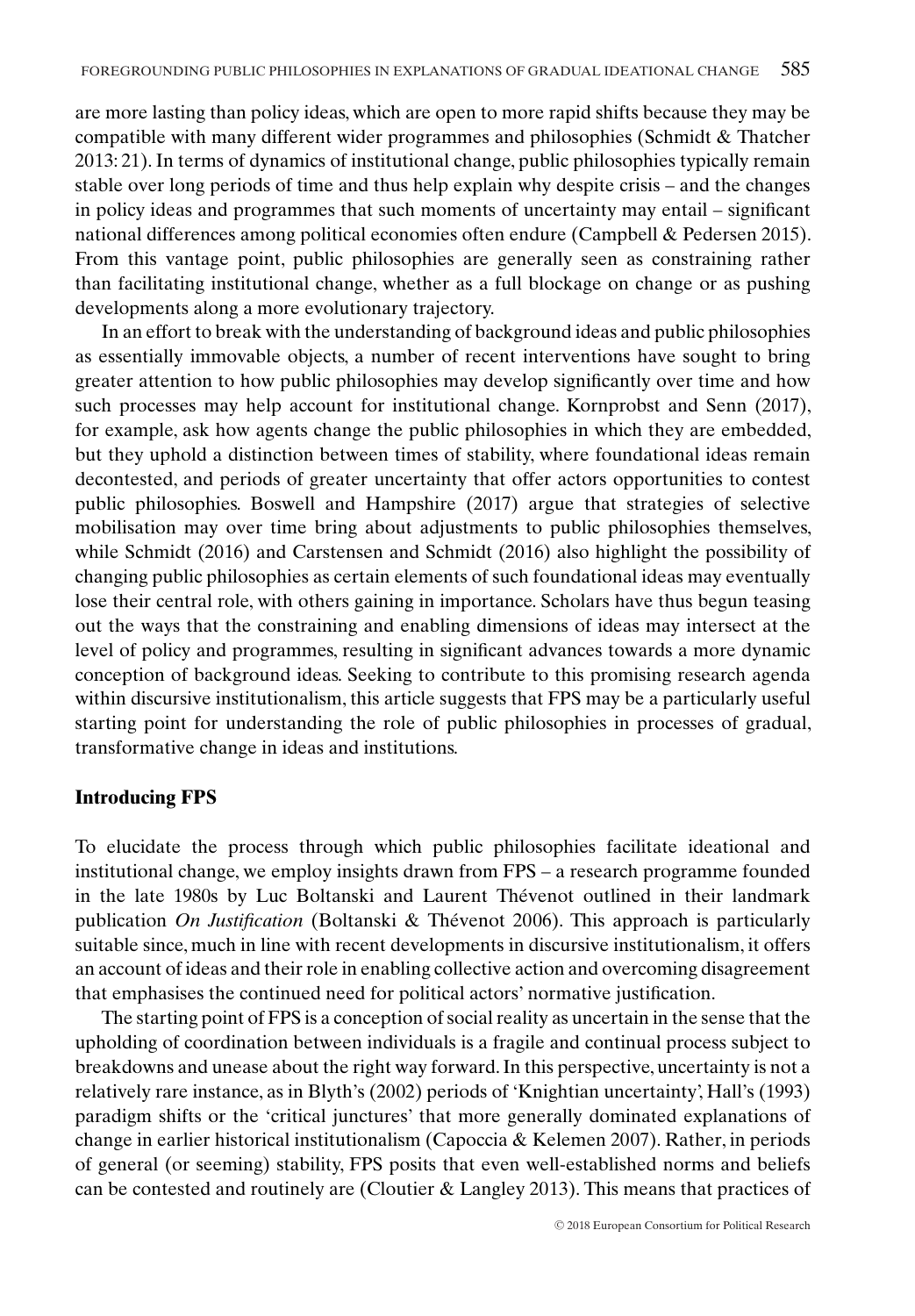justification – whether among coordinating elites or elites communicating with the public (Schmidt 2002) – are paramount for understanding the degree and direction of change in a policy area.

Uncertainty occurs when questions about 'what is' and 'what is valid' upends order until compromises are reached among the involved actors and, for the time being, the dispute is settled. In this way, the uncertainty emphasised by FPS resembles the necessity of continued interpretive work on the part of the actors to practice, enforce and uphold institutional rules, as presented in the work of Streeck and Thelen (2005). Here, too, actors continually need to adapt interpretations to unforeseen developments, underlining the importance of ideas to keep coalitional actors in line (Capoccia 2016). Similar to recent efforts within discursive and historical institutionalism to bring more active agency into explanations of ideational and institutional change, FPS thus suggest that actors are neither passive nor dominated, but instead have to actively employ critique as they inhabit a social space 'shot through by a multiplicity of disputes, critiques, disagreements and attempts to re-establish locally agreements that are always fragile' (Boltanski 2011: 27). This is encapsulated in the key concept of *test* in FPS. First, a test signifies a *device* with a particular yardstick to evaluate the worthiness of objects, subjects, actions and so on. Second, test signifies an uncertain and fragile *situation*, that entails an ontological uncertainty to the 'whatness of what is' (Boltanski 2011: 75) preventing actors from simply relying on what is taken-for-granted or appropriate. Finally, the concept points to the *actions* and *process* by which reality is 'put to the test' (Boltanski & Thévenot 2006: 132).

The ideational and institutional resources that are at the disposal of actors in handling test situations and participating in struggles about giving meaning to political problems and their solution are captured in the concept of 'repertoires of evaluation' (Lamont & Thévenot 2000). Repertoires of evaluation comprise abstract and philosophical elements as well as concrete and everyday elements, thus encompassing the three levels of ideas developed in the discursive institutionalist literature. Thus, on the one hand, repertoires of evaluation contain a normative test and a conception of the common good; on the other hand, the test is underpinned by an array of material and immaterial worthy and unworthy objects and subjects. For instance, depending on the repertoire taken into use, a person that is not working may be considered to be someone who had an accident or, alternatively, someone in need of further incentives to work. In turn, the benefit he or she receives may be regarded either as compensation or as a potential unemployment trap.

Hence, repertoires of evaluation provide the equipment that make two forms of action possible, of which the latter prerequisites the former. First, repertoires of evaluation enable actors to *qualify* reality – that is, to recognise what is relevant in a particular situation, to see differences and similarities, thus 'valorising' reality '(Boltanski & Thévenot 2006:131). The workings of repertoires of evaluation therefore differ substantially from those of ideologies. Where ideologies, in the common-sense understanding, work 'on top' of reality by masking or obscuring it, repertoires of evaluation provide the means to make sense of it (Hansen 2016). This practical dimension of repertoires of evaluation similarly distinguishes it from the rich literature on the role of framing in public policy (e.g., Baumgartner & Jones 1991; Schon & Rein 1994; Benford & Snow 2000). Little doubt remains that studies of framing have successfully demonstrated the centrality of framing processes for establishing and maintaining collective action. However, while taking due consideration of this important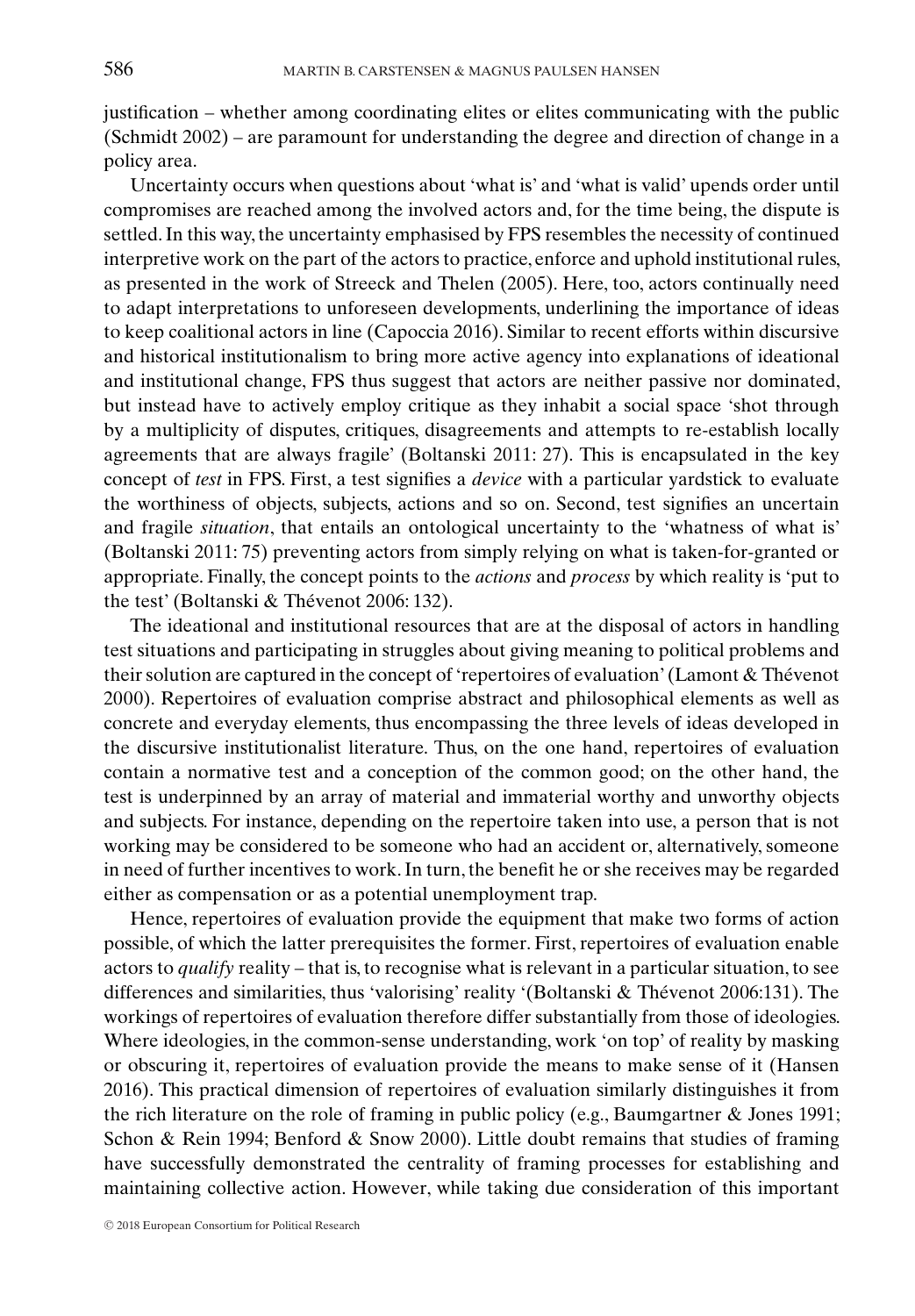insight, the analytical framework set out in this article focuses on the ways in which policy making often *traverses*the three levels of ideational generality, from the more general values of a polity to the specific policy ideas employed by actors, both to address policy problems at a more practical level as well as frame policies in ways that persuade elites and the public alike. A discursive institutionalist analysis inspired by FPS would view policy making as an equally strategic, moral and practical endeavour, where the object of persuading the public and competing elites is crucially intertwined with the process of working out practical compromises that may (for the time being) offer resolution to a situation of uncertainty.

Second, qualification opens the way for a set of actions related to *justification* and *critique*, which enables moving from the question of 'what is' to 'what ought to be' – that is, the way adjustment of existing policies or the introduction of new measures are justified.Furthermore,it 'foregrounds' the repertoires of evaluation to a *contested* arena.Test situations give rise to tensions and conflicts between a plurality of repertoires of evaluation that demand justification and give rise to critique. Repertoires of evaluation can thus be used to confirm or defend as well as to challenge given orders, and can be mobilised in reformative and corrective actions and adjustments within the premises of the repertoire as well as in radical critiques of other repertoires by questioning the very principles that the arrangements are built upon (Thévenot 2002). For example, even when unemployment benefits are developed following an insurance logic, there can be great dispute about the levels of compensation and contribution, what it takes to be entitled and how to deal with fraud. On the other hand, the insurance repertoire can also be radically challenged by a fundamentally different moral repertoire that, for instance, qualifies unemployment as a matter of lack of economic incentives. Thinking of these ideational dynamics in terms of repertoires of evaluation is helpful for getting at the interaction taking place between the different levels of ideas in processes of justification and dispute. Viewed from this vantage point, we may thus recognise how the values and norms of a polity are not only constraining in terms of which new ideas get a hearing, but in fact interact with more specific ideas as actors try to work out the concrete meaning of otherwise abstract notions of morality.

The repeated public disputes and testing of repertoires of evaluation in test situations result in *compromises*. Compromises, here, should not primarily be understood as a balancing of the interests of various actors, but as settlements where elements from several repertoires are concurrently recognised. FPS suggests that a society at any one point will contain a limited plurality of mutually conflicting moral structures that are continually employed to provide justification and resolve uncertainties and conflicts, resulting in ideational tensions over time being institutionalised in policy (Blokker 2011: 253). The unexceptional role of test situations and ongoing compromises suggest a more dynamic and unstable relation between actors' political engagement and ideas compared, for instance, to the advocacy coalitions approach (Sabatier & Jenkins-Smith 1993) in which a shared and rather stable set of beliefs establish specific policy positions (Holden & Scerri 2015).

Compromises make two or more repertoires compatible by establishing 'composite' arrangements that assuage the tension between them (Boltanski & Thévenot 2006: 277ff). For instance, although the French contribution-based unemployment system was initially qualified as an insurance, elements have gradually been introduced that focus on improving incentives through reduction in duration and levels of compensation (cf. Hansen 2017). Compromises are thus fragile since they never completely satisfy the principle of one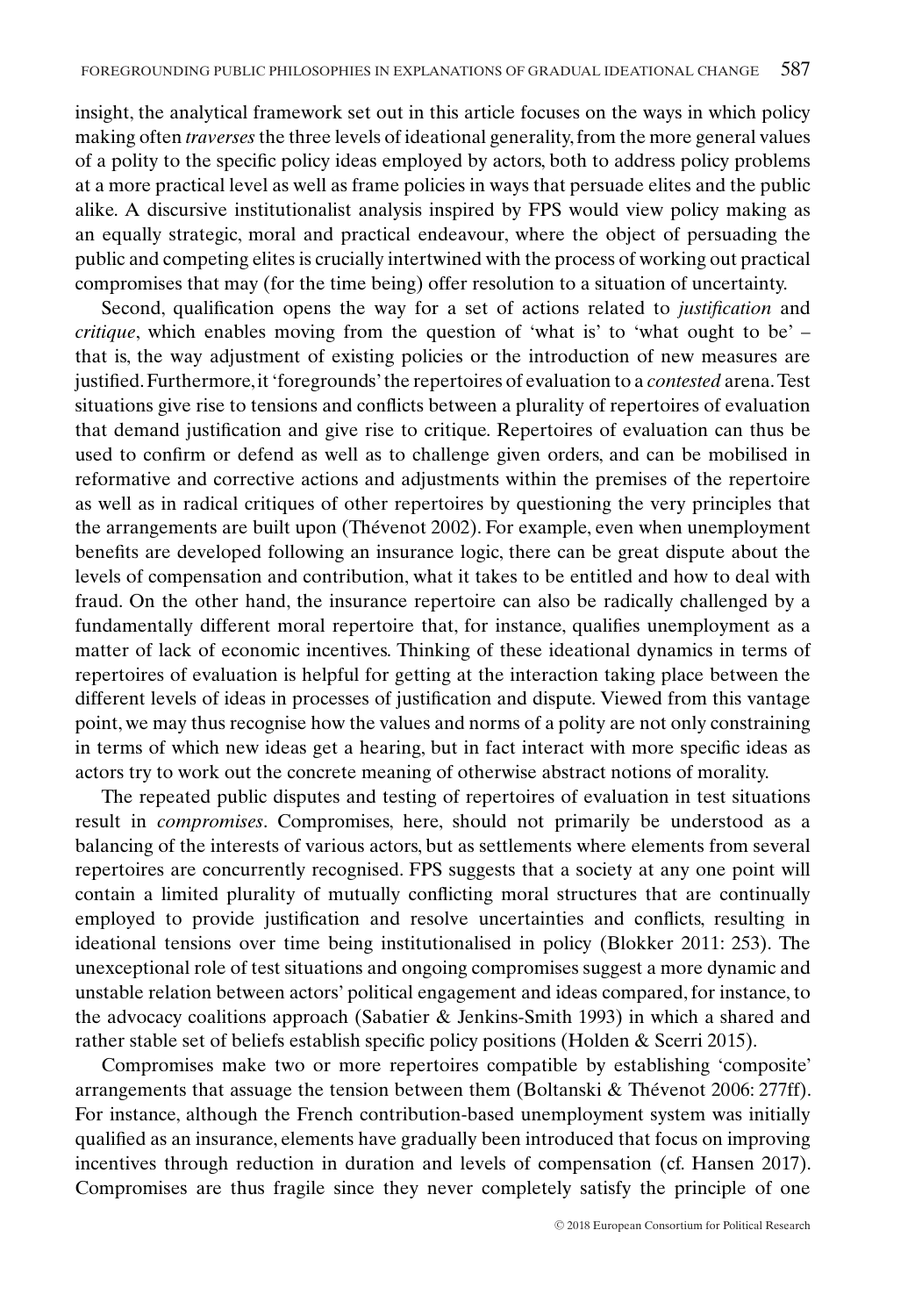|            | Public philosophies                                                       | Repertoires of evaluation                            |  |
|------------|---------------------------------------------------------------------------|------------------------------------------------------|--|
| Legitimacy | Because they are decontested                                              | Because they are used to contest                     |  |
| Enactment  | Passive                                                                   | Active<br>Plurality, political, put to the test      |  |
| Morality   | Homogenous, cultural, taken-for-granted                                   |                                                      |  |
| Location   | Background                                                                | Foreground                                           |  |
| Agency     | Actors connecting programmes and policy<br>ideas with public philosophies | Actors criticising reality and justifying<br>changes |  |

*Table 1.* Public philosophies versus repertoires of evaluation

repertoire – for example, there can never be full compensation *and* monetary incentives to work – and compromises risk being challenged by tests based on repertoires that are not recognised in the original compromise, such as criticising the aforementioned compromise for neglecting the problem of skills in relation to unemployment. This conceptualisation thus provides a view of the interaction taking place between the different levels of ideas that suggests an active role by political actors in working out compromises between otherwise competing public philosophies. It also emphasises how such work may be conducted as much bottom-up (i.e., begin from issues arising from the use of concrete policy instruments and in that process come across more foundational and normative tensions between competing accounts of right and wrong) as through top-down processes of collective puzzlement of how to practically form society in accordance with abstract, normative notions. In sum, the ongoing institutionalisation of compromises implies that institutions rarely follow the logic of just one repertoire. There is, rather, an often composite and contradictory hybridisation and layering of the mobilisation of different repertoires over time. While these enduring tensions between contending repertoires enable actors to resolve uncertainty at one point of time, it likewise creates impetus for future reform efforts as these unstable compromises bring up new uncertain test situations that need to be worked out. Table 1 outlines the main differences between the concepts of 'public philosophies' and 'repertoires of evaluation'.

### **Gradual ideational and institutional change in the French minimum income system**

The gradual but radical changes in French social policy from the 1980s onwards, in which the minimum income scheme came to play a pivotal role, provides a puzzling and critical case to the study of public philosophies. Today scholars generally agree that by introducing a neoliberal make-work-pay logic and punitive measures, the reform of RSA marks a radical break with what was considered French public philosophy (Clegg 2014; Lazzarato 2011; Palier 2010; Vlandas 2013). The RSA introduced an in-work benefit providing a substantial reward for working recipients; it replaced the relationship of reciprocity between the recipient and the state to one of conditionality emphasising the 'rights and obligations' of the recipient; and it introduced much stronger obligations including a sanction of noncompliance and intensified control of not only the recipient but the entire household (Vlandas 2013: 122). However, preceding the introduction of the RSA, scholars argued that French public philosophy would delay or even inhibit the neoliberal reform pressure.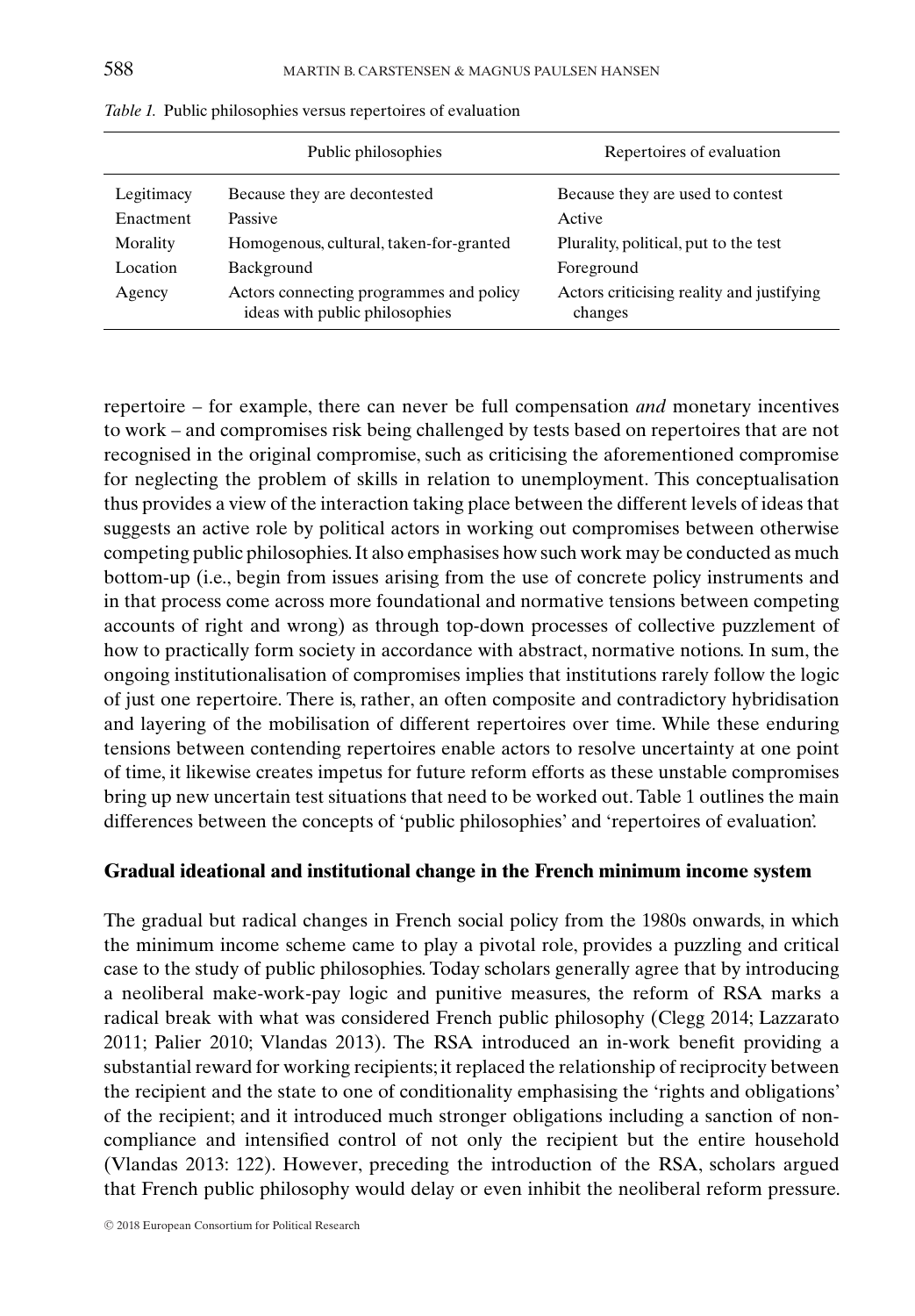Barbier and Théret (2001: 177), for example, pointed to the French 'Rousseauist' conception of citizenship, which implies that the state is indebted to the citizens (to provide a secure life), which in turn is 'inconsistent' with the idea that citizens have obligations to the state. France was thus 'bound to experience limited pressure for job search, and the absence of a consistent punitive orientation' (see also Barbier & Fargion 2004:457; Enjolras et al. 2000). Béland's (2007) analysis of the discourse of social exclusion in France reached a similar conclusion suggesting that consistent with the French republican model, policy makers opted for a participatory approach to activation based on a contractual model. In this view, policy makers 'rejected the [punitive], moralistic and neoliberal logic of workfare that became dominant in the US and, later, in Britain' (Béland 2007: 129).

Although Schmidt (2002: 253) sees clear neoliberal changes, she points to how a lack of moral justification followed from the strength of French public philosophy, arguing that 'governments of the right or the left, have all provided the same justification for why changes have been economically necessary but insufficient legitimisation of its appropriateness in terms of social values'. Schmidt (2002: 253) further argues that this gap between policy programme and public philosophy increasingly created a tension-filled situation in which 'the neo-liberal policy programme [was] seen to conflict with long-standing values related to social solidarity'.Where Schmidt sees the public legitimation of French reforms as largely failed, Palier (2005) argues that changes nonetheless became acceptable to elites and the French public because they were the result of 'ambiguous agreements'. The new policy instruments were 'polysemic' – that is, imbued with multiple meanings – and thus actors 'agree on the same measure, but for very different – often contradictory – reasons.' (Palier  $2005: 137-138$ ).<sup>1</sup> Palier concludes that it is precisely the lack of justification and explicit compromises that make reforms acceptable. We do not object to Schmidt's argument that reforms continue to be contested, nor do we contend with Palier's emphasis on the polysemic nature of new policy ideas. However, we argue, and try to show in the following, that both accounts underestimate the reflexive, public and moral justifications and compromises that have underpinned and gradually shaped radical changes. By taking into account the ongoing qualifications and justifications, while recognising that the national public philosophy may not be as homogenous as expected, the 'puzzle' of radical gradual change becomes much less puzzling.

How, then, can one more specifically go about studying the role of public philosophies in these reform processes? As a starting point, studying test situations of qualification, justification and compromises requires a 'non-normative' approach cleared from any 'ought tos' and judgements based on externally given principles of what is best, just, legitimate and so on (Hansen 2016). Rather, the reading and presentation of the empirical material adheres to a principle of acceptability in which the researcher's analysis should, in principle, be acceptable to the actors (Boltanski 2011: 25). This entails practicing a 'descriptive pluralism' (Bénatouïl 1999: 382) in which the researcher pays 'careful attention to the diversity of forms of justification' (Boltanski & Thévenot 2006:12). The case study of the basic income scheme in France presented below is based on Hansen's (2017, 2019) study, inspired by FPS, of one of four major policy reforms in France and Denmark. The study aimed, first, to map the variety of repertoires of evaluation that were mobilised in public debates surrounding the reform processes. This was carried out through an in-depth study of statements in newspaper articles from the announcement of reform programmes to their adoption. Over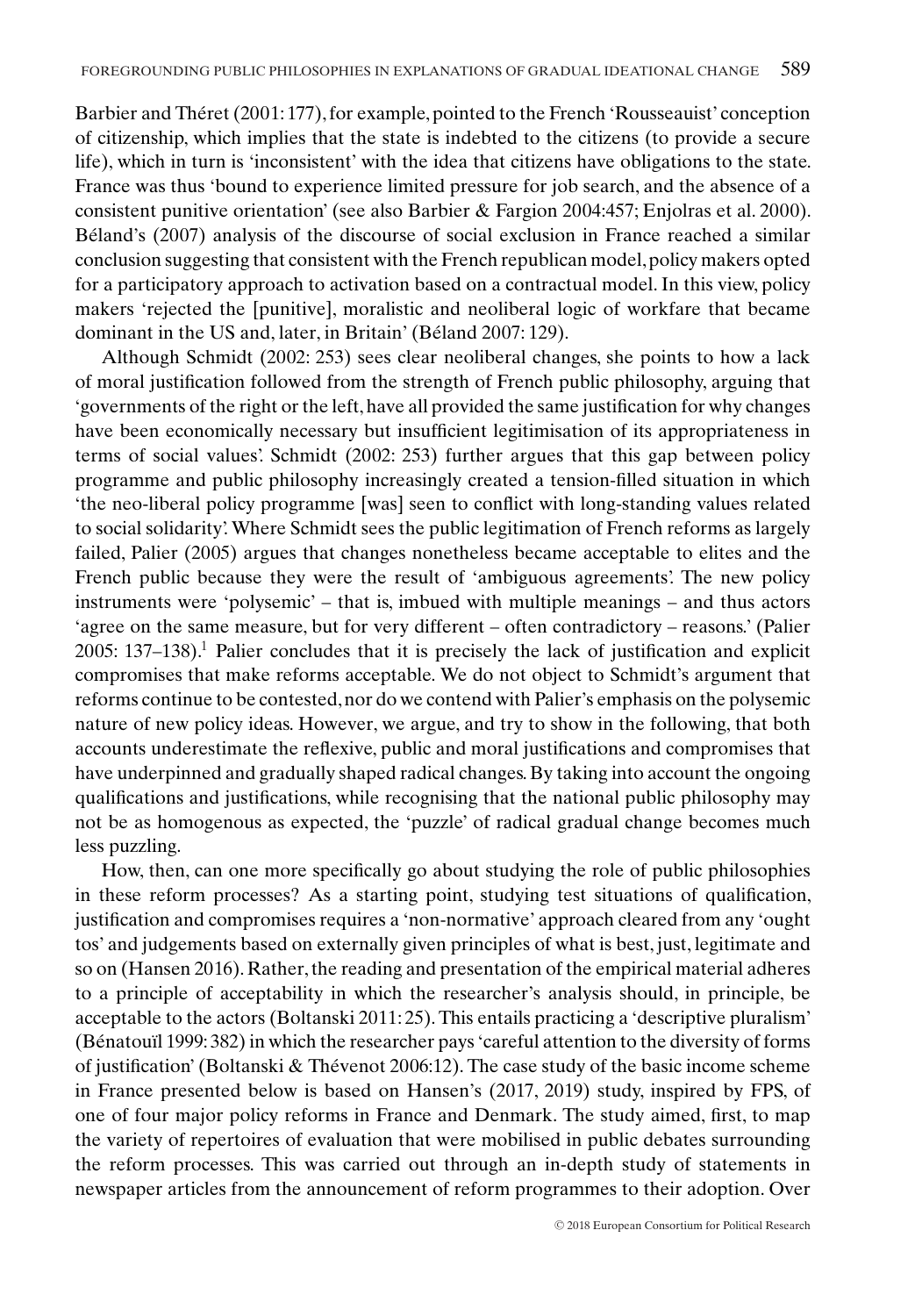1,300 articles were coded and analysed using *nVivo* software (for details, see Hansen 2017: 32ff). In order to initiate coding, a tentative model of repertoires was developed from normative literature and current debates about the welfare state. A coding scheme was developed on the basis of a tentative model which was gradually reconfigured throughout an iterative coding process until reaching a moment of saturation. Second, the coded material was analysed to see how the co-existence of repertoires of evaluation resulted in test situations and compromises. The analysis below presents a simplified version of the model but it is extended by tracing the mobilisation of repertoires of evaluation further back in history, specifically to the debates leading up to the first state-guaranteed minimum income in 1988, and by supplementing with other sources of qualification, justification and compromises such as parliamentary debates, governmental reports, intellectual works and laws.

#### *Test situation: The problem of long-term unemployment*

The story begins in the 1970s when a socioeconomic phenomenon was gradually qualified and politicised. The phenomenon consisted of a growing number of long-term unemployed without any entitlement to financial support. These people were situated inconveniently between the two main components of the French postwar unemployment system: the corporatist contribution-based scheme, *Assurance chômage*, and a locally organised and financed system of assistance for the most needy. This hitherto marginal group came to be labelled as the 'new poor' subject to 'social exclusion' (Béland 2007). While the gap was instigated by economic crisis, it was extended by subsequent tightening of eligibility critieria and the raising of contributions to counter mounting financial pressures on *Assurance chômage*. In the 1970s and 1980s the gap was addressed politically by the *ad hoc* establishment of state-led 'regime of solidarity', including the unemployed who had exhausted their rights without access to the system of assistance (Eydoux & Béraud 2011: 44–45).

However, in the 1980s, there were still groups without any rights to support (Eydoux & Béraud 2011:132).This created a longstanding test situation in which the 'usual' instruments, especially those based on the insurance logic of contribution and compensation, were deemed inappropriate causing substantial uncertainty as to how to qualify and handle these groups politically. The major substantial political response only came in 1988 with the establishment of the *Revenu minimum d'insertion* (henceforth RMI). To understand the outcome of the reform and subsequent changes we return to the question of how the phenomena of social exclusion and poverty were qualified in the years preceding the reform and how it allowed for new conceptions of poverty, unemployment and the role of the state. The RMI can thus be seen as a compromise between three repertoires of evaluation that qualified the phenomena and put policies to the test in each of their way. Table 2 provides an overview of the three repertoires.

### *Qualifications and justifications: The 'whatness' of social exclusion and how to handle it*

In the context of the RMI, the first and most influential repertoire of evaluation was that of *redistribution*. This repertoire entailed qualifying social exclusion as mainly a problem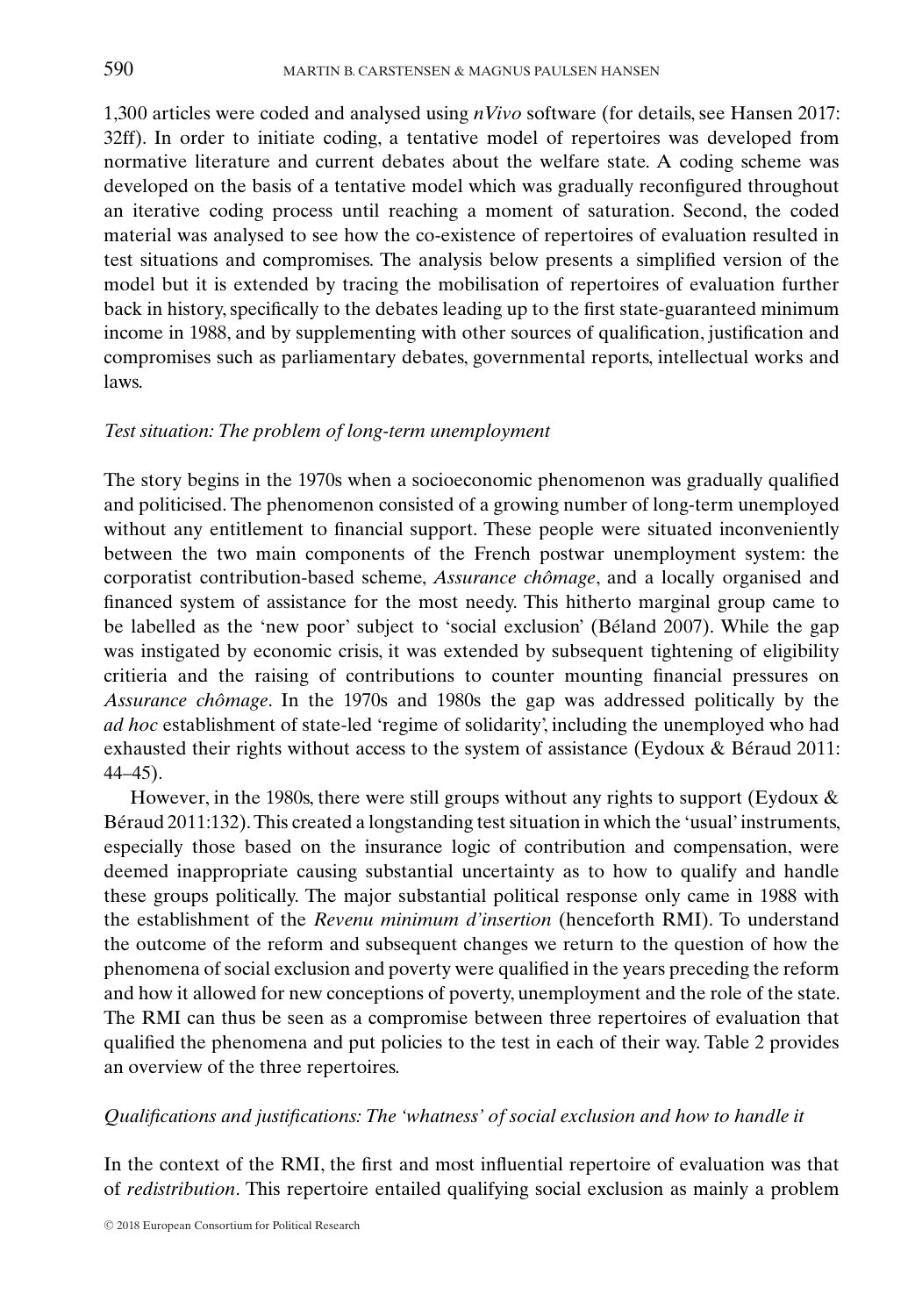|                      | Redistribution                                                                                                                        | Prevention                                                                                                                                     | <b>Incentives</b>                                                                                                           |
|----------------------|---------------------------------------------------------------------------------------------------------------------------------------|------------------------------------------------------------------------------------------------------------------------------------------------|-----------------------------------------------------------------------------------------------------------------------------|
| Common good          | Citizenship through<br>redistribution                                                                                                 | Equal opportunities                                                                                                                            | Maximise supply of<br>labour, society that<br>makes work pay                                                                |
| Test Are<br>policies | increasing or<br>decreasing material<br>inequality?                                                                                   | increasing the<br>employability of the<br>labour force?                                                                                        | generating incentives<br>to stay unemployed?                                                                                |
| Subjects             | Citizen                                                                                                                               | Human capital                                                                                                                                  | Economic man                                                                                                                |
| Objects              | Rights, security,<br>inequality, taxation,<br>precariousness,<br>universal, property,<br>pauperisation,<br>greed, civic<br>engagement | Investments, complexity,<br>knowledge society,<br>education, skills, life<br>chances, social heritage,<br>long-term, personalise,<br>diligence | Inactivity traps, negative<br>tax, motivation effect,<br>carrots, get up early,<br>perverse incentives,<br>monetary stimuli |

*Table 2.* Repertoires of evaluation (based on Hansen 2017)

of citizenship (Barbier & Fargion 2004: 442). In the French context, this involved social, economic and political participation; all of which the group was excluded from and to which poverty was seen as the main barrier (Béland & Hansen 2000: 56).The test was thus whether policies were capable of guaranteeing an income above the poverty threshold, in turn rendering political citizenship possible. The test was not as such new but had been debated at least since the economist and businessman, Jacques Duboin, in the 1930s, introduced the notion of a 'distributive economy' calling for a state-guaranteed basic income. In the 1980s, increasingly popular Christian associative movements such as Emmaüs and ATD Quart Monde were pivotal in qualifying social exclusion as a problem of redistribution.

In 1985, ATD Quart Monde, an organisation established by the Catholic priest Joseph Wresinski in the 1950s, initiated a local experiment in Rennes with an additional minimum income. Later, Wresinski chaired an influential government council on 'poverty and social and economic precariousness'. The council's final report published in 1987 proposed a policy very similar to what became the RMI (see, e.g., Palier 2002: 306), which clearly mobilised the repertoire of redistribution. While the report estimated that around 400,000 people were without social protection coverage, the work in the commission went beyond statistical descriptions of poverty. By visiting and documenting accounts of people living in extreme poverty, Wresinski challenged the traditional division between the unworthy and worthy poor. Rather the poor were qualified as 'partners' and citizens with rights. The need for redistribution and a guaranteed minimum income *beyond* the most basic needs was justified in the additional costs of a 'physical' urban life as well as of 'social participation' (Wresinski 1987: 64).

The repertoire of redistribution was mobilised in the government's justification of RMI where it was presented as in line with a long French trajectory. In parliament, the socialist minister of solidarity, health and social protection justified RMI as the 'prolongation of great republican principles' in which 'the right to insertion, was naturally first the assurance of minimal resources' (Assemblée nationale 1988b: 633).He also referenced President François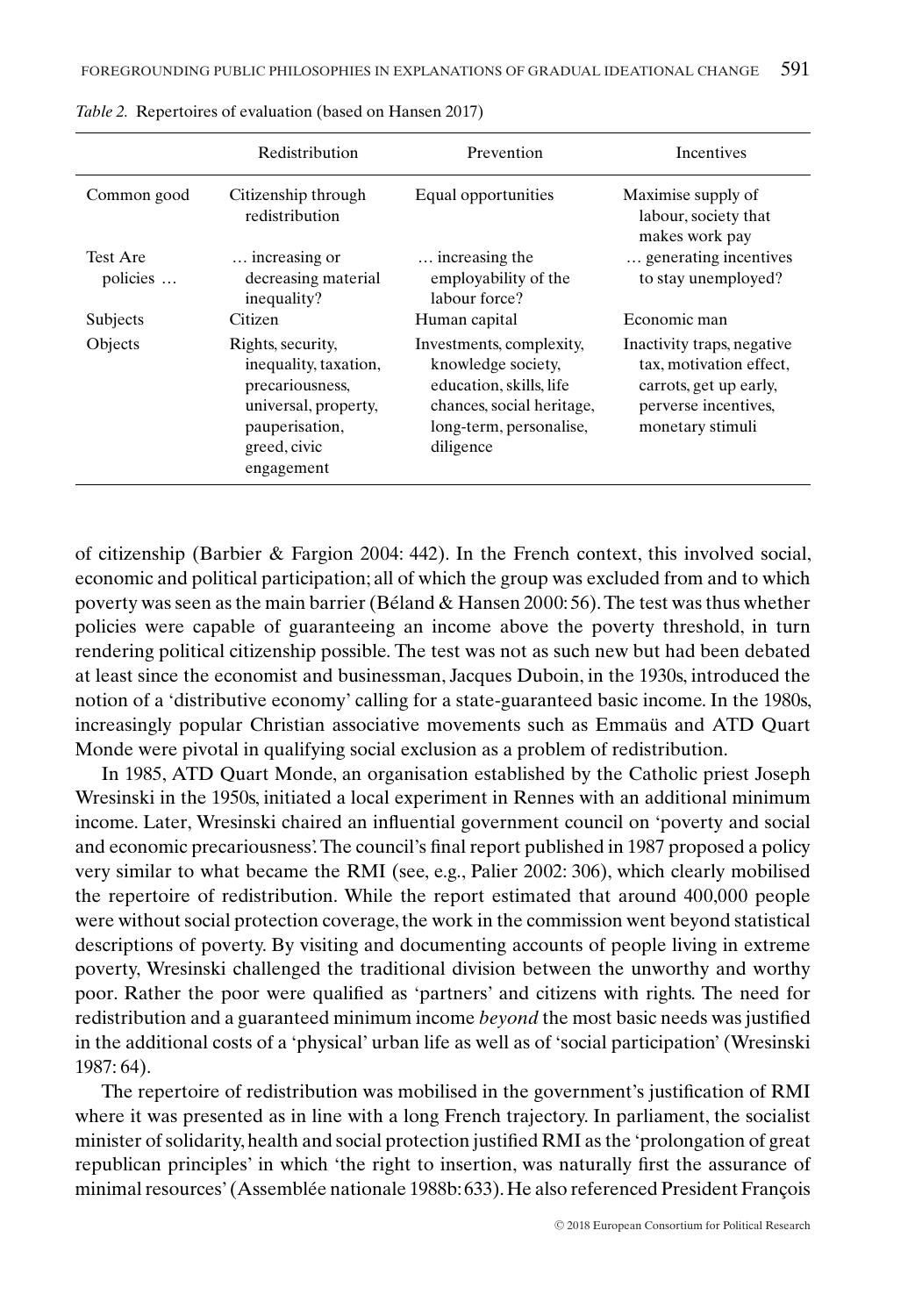Mitterrand's famous 'Letter to all Frenchmen' from earlier the same year which called for a tax-financed minimum income making sure that 'a means of living, or rather surviving, is guaranteed to those who have nothing, who can do nothing, who is nobody. This is the precondition for their social reinsertion' (Assemblée nationale 1988b: 633).

The second repertoire influencing the creation of RMI can be labelled the 'repertoire of *prevention*' and it grew directly out of the debate on social exclusion. One of the most important intellectual contributions that mobilised this repertoire was a book by Claude Lenoir, a civil servant, from 1974 entitled *Les exclus: Un français sur dix* (Lenoir 1974). Although Lenoir recognised material inequality as an element of social exclusion, he claimed it was not the main driver of exclusion. According to him, social exclusion followed from a complex array of factors related to urbanisation and industrialisation, aggravating and concentrating processes of mental, physical and social 'unsuitability'. In this qualification, policies were worthy if they 'prevent, rather than cure' ( Lenoir 1974: 84) and were able to address the complexity of the phenomenon of social exclusion, by engaging various 'craftsmen of social action' such as teachers, psychologists, social workers and associations. The prevention repertoire also informed Wresinski's aforementioned report, which recognised that apart from the disposal of 'means of existence allowing to prepare the future for oneself and one's children', it was necessary to be able to 'make bear fruit one's human capital in order for the social and cultural exclusion to deteriorate' (Wresinski 1987: 64).

The third repertoire of evaluation, which we term the 'repertoire of *incentives*', also gained impetus from the social exclusion debate in the 1970s. One of the earliest and most influential contributions to mobilising the repertoire was the economist Lionel Stoleru's book *Vaincre la pauvreté* published the same year as Lenoir's *Les exclus*. In the book, Stoleru (1974: 138) argues that the problem of poverty was first and foremost a problem of 'how to discourage idleness'. As opposed to the *prevention* repertoire, social exclusion was not complex, but instead a rather simple problem of a lack of monetary incentives to take on a job. Stoleru presented the idea of a 'negative tax' – an idea that was earlier proposed by Milton Friedman (1962), which is a benefit in that it that gradually decreases until a certain income has been reached. Rather than a policy solution, the negative tax should be seen as a way of putting policies to the test by asking whether 'everyone always has an interest in working, and in working more, in order to improve his final income, which is the sum of his earnings and the benefit he receives' (Stoleru 1974: 206). While the idea of the negative tax accepted a lower threshold, a 'vital minimum' (Stoleru 1974: 23), it was thus inherently sceptical towards whether the encouragement to work was sufficient. Further, it denounced the repertoire of prevention in deliberately disregarding the complexity of the origins of poverty. The negative tax was about 'coming to the assistance of those who are poor without seeking to know where the fault lies, that is to say based upon the situation and not on the origin' (Stoleru 1974: 206).

#### *Compromise: The creation of RMI*

Although the specific content of RMI was widely debated, it was unanimously adopted by the National Assembly.The RMI was a composite and tension-filled arrangement containing elements from all three repertoires. The most contested compromise was between the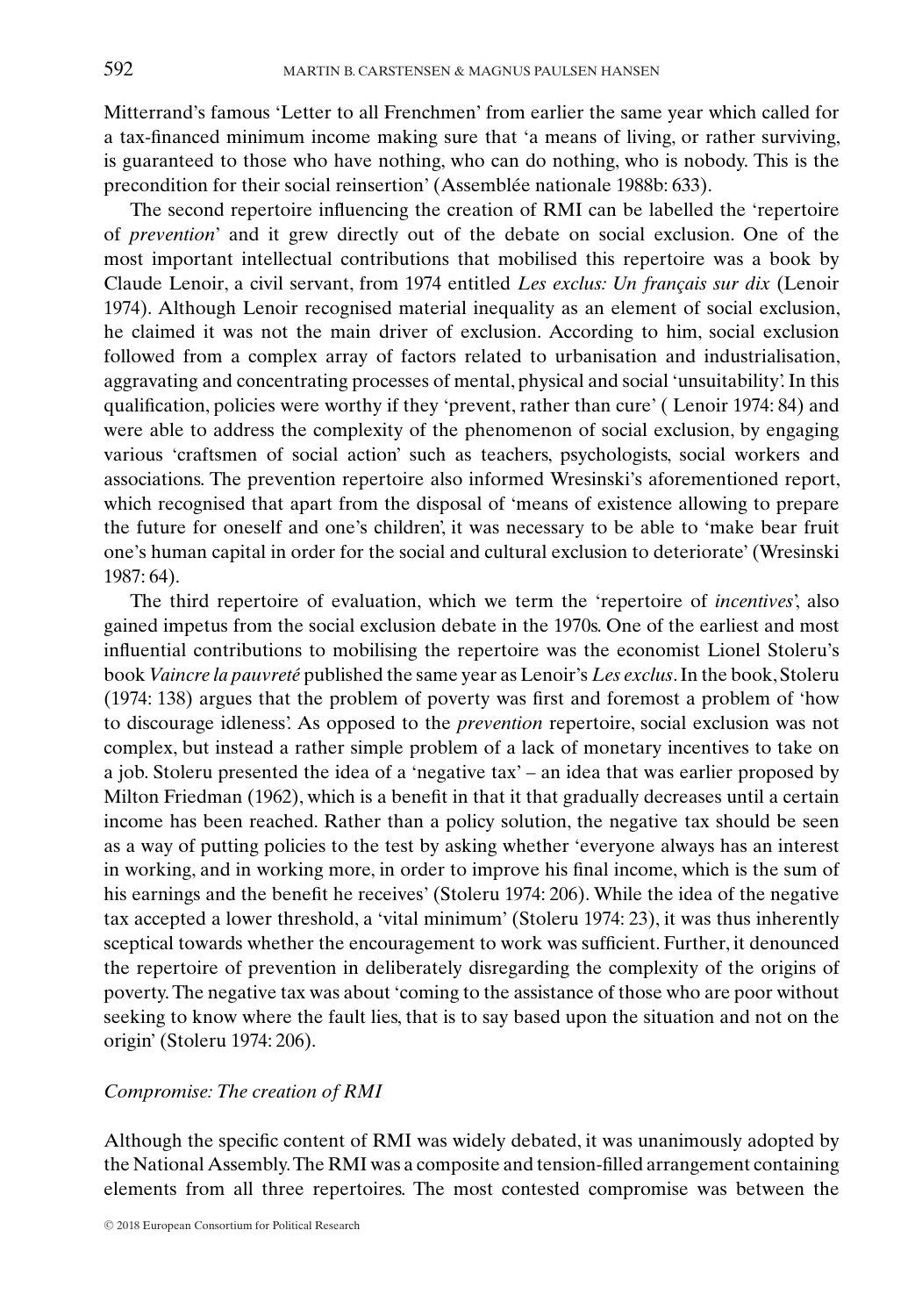repertoires of redistribution and prevention. In order to receive the minimum income the recipient had to sign an 'insertion contract' with 'society' in which the recipient committed to engaging in an 'insertion project'. The activities encompassed health, housing, counselling and activities that targeted employment, such as job search and professional or educational internships (Barbier & Théret 2001: 161–162; Palier 2002: 324). Mobilising the prevention repertoire, the government justified the contract as a an instrument to ensure a project 'adapted to the social situation, adapted to the capacities of the persons, and in particular discussed with them' (Assemblée nationale 1988b: 633). The National Assembly went through heated debates about whether the signing and compliance of the contract ought to be a precondition for receiving the benefit. Mobilising the repertoire of redistribution, the socialist rapporteur argued that the minimum income ought to be a 'right' and hence non-negotiable and unattached to a contract (Assemblée nationale 1988b: 641). The RMI did introduce conditionality, but only the *possibility* of sanctions, in case the recipient was not committed to the contract – a possibility that was offset in periods and places with low job creation (Barbier 2011: 52). The benefit was hence positioned 'somewhere in between a totally nonconditional benefit and a benefit that was conditional on compliance' (Barbier 2013: 163), leaving it to the local authorities to decide the balance between the two repertoires.

The repertoire of *incentives* was not significant in shaping the key instruments of RMI but it was mobilised to justify certain delimitations, especially to the redistributive aims, of the scheme and that would continue, in the decades to come, to function as a qualified target of critique. Importantly, this concerned the threshold between the guaranteed minimum income and the minimum wage, the so-called 'SMIC', as a potential factor of discouragement to work. In justifying the RMI the minister of solidarity, health and social protection thus assured that it would not 'lead to effects of disincentives to work or disorganisation of the labour market' since the government would 'take into account the level of SMIC in order to set the level of RMI' (Assemblée nationale 1988a: 720). Incentivising elements were also integrated, though in a rather marginal scale,in a 'differential' component that made the size of the benefit dependent on whether the recipient received other benefits (Vlandas 2013).

In practice, though, RMI mainly served the redistributive aim, and with substantial success. When after three years the scheme was evaluated, it was deemed effective in improving recipients' living conditions (Barbier & Théret 2001:168–169) and it managed to cover more than one million people during the 1990s (Palier 2002: 84). Meanwhile, the prevention instruments of personalised counselling and social up-skilling were challenged by the problem of a lack of resources and overloaded institutions. Only half of the recipients signed a contract, and very few of those were sanctioned (Barbier & Théret 2001: 162).

### *Critique from the repertoire of incentives*

While the repertoire of redistribution was effective in practice, it was marginalised in the subsequent qualification and testing of RMI. This may explain why the repertoire did not play a leading role in reforms to come. In the 1990s and 2000s the 'success' of the scheme was increasingly questioned. RMI marked an experimental phase with permanent stateled evaluations of the effects of social policy instruments (Castel 1995: 697; Palier 2002: 235). At the end of the 1990s, RMI was intensely criticised in evaluations mobilising the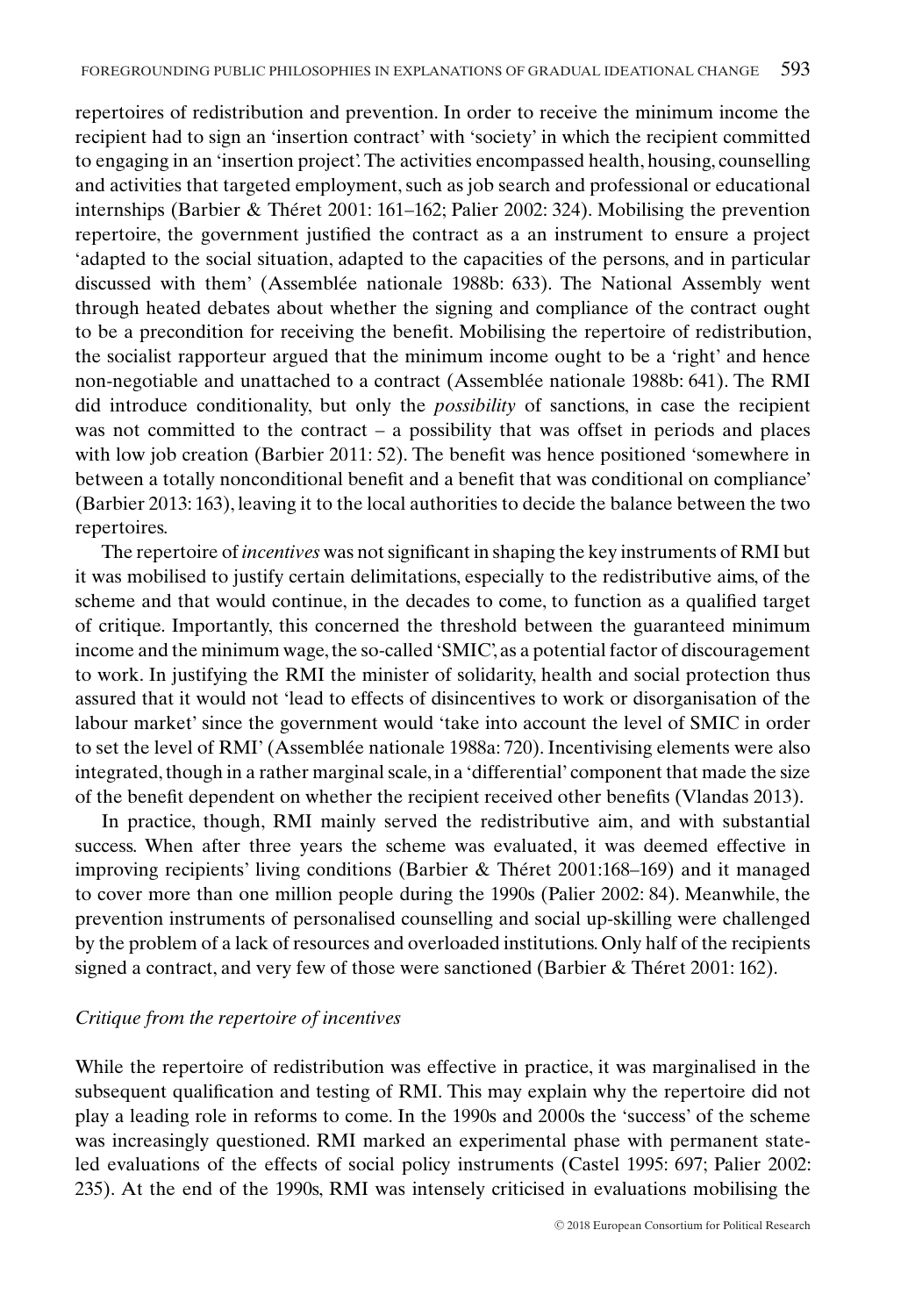repertoire of incentives justifying subsequent gradual adjustments. Analyses, for instance by the *Conseil d'analyse économique*, showed that recipients of RMI were losing income if they took up low-paid part-time jobs (Palier 2005: 139). To take one example of a problem that the analyses raised, the RMI was connected to a number of 'secondary social benefits', so-called '*droits connexes*', such as housing benefits, which, allegedly, further disincentivised the recipients to take low-paid jobs (Vlandas 2013: 120). One of the first adjustments, in accordance with the repertoire of incentives, gave recipients who found a job (if the wage was very low) the right to keep the allowance for three months, then later six (Palier 2005: 139). The most important reform following in the footsteps of the critique of disincentives was the *Prime pour l'emploi* (PPE, 'Premium for employment') in 2001 (Palier 2010: 90). Based on the negative tax logic, this offered a (minor) tax credit to encourage low-paid jobs to counter 'inactivity traps' (Palier 2005: 139). While these evaluations were pushing on for rather minor adjustments, they entailed a radical denunciation of the morality underpinning the repertoire of redistribution. The citizenship based on economic redistribution was now merely (dis)qualified as a potential 'trap'.At the level of public debate, the French republican virtues of citizenship were thus openly contested.

The PPE reform, however, did not radically change the belief among policy makers that RMI performed poorly (Palier 2010: 85). In 2005, the government commission on families, vulnerability and poverty – chaired again by a representative from the Christian associative movements, the then president of Emmaüs,Martin Hirsch – proposed a scheme, labelled the *Revenu de Solidarité Active* (RSA, 'Income of active solidarity'), which aimed to strengthen incentives to work with in-work benefits for low-paid and often part-time employees (Hirsch 2005). At this point, RSA was supported by all centrist parties – notably, the socialist presidential candidate Ségolène Royal,who included RSA in her campaign (Auguste 2008) – and soon after his inauguration in May, President Nicholas Sarkozy adopted the idea and initiated an experimental phase lasting five months rolling out the RSA scheme in 17 *départements* (territorial authorities).

Profiting from almost 20 years of mobilisation of the repertoire of incentives, he further extended the moral implications of the qualification. In the election campaign Sarkozy had promised to 'rehabilitate work' for 'the France that gets up early'. One of the slogans of the campaign was thus 'work more to gain more' (Linhart 2009). This entailed fierce criticism of RMI and of the repertoire of redistribution. Sarkozy argued that increasing social expenses and taxes had done nothing but 'serve to buy the silence of those that live on the fringes of society' (Serafini 2007). This kind of criticism was widespread on the right. A commentator from *Le Figaro* newspaper spoke of the 'generous allocations of the nourishing state' where 'the suicidal social minima policy had brought about a phenomenon of a descending social elevator' (De Kerdrel 2008), while a Union for a Popular Movement (UMP) deputy stressed that they should 'finally break with this 'French preference for unemployment and exclusion' that maintains, with the help of some billions of social benefits, several millions of our co-citizens far away from the labour market, that is, away from society full stop' (Carrère-Gée 2008). This diagnosis qualified RMI and its recipients as the '*assistanat*' – a term similar to 'welfare dependency'. The diagnosis of RMI also entailed a critique of the instruments justified by mobilising the repertoire of prevention. According to Hirsch, the high commissioner for the creation of RSA, the system of RMI had 'stiffened', leaving people in a 'permanent pseudo-insertion'.<sup>2</sup> Since two-thirds of the recipients of RMI were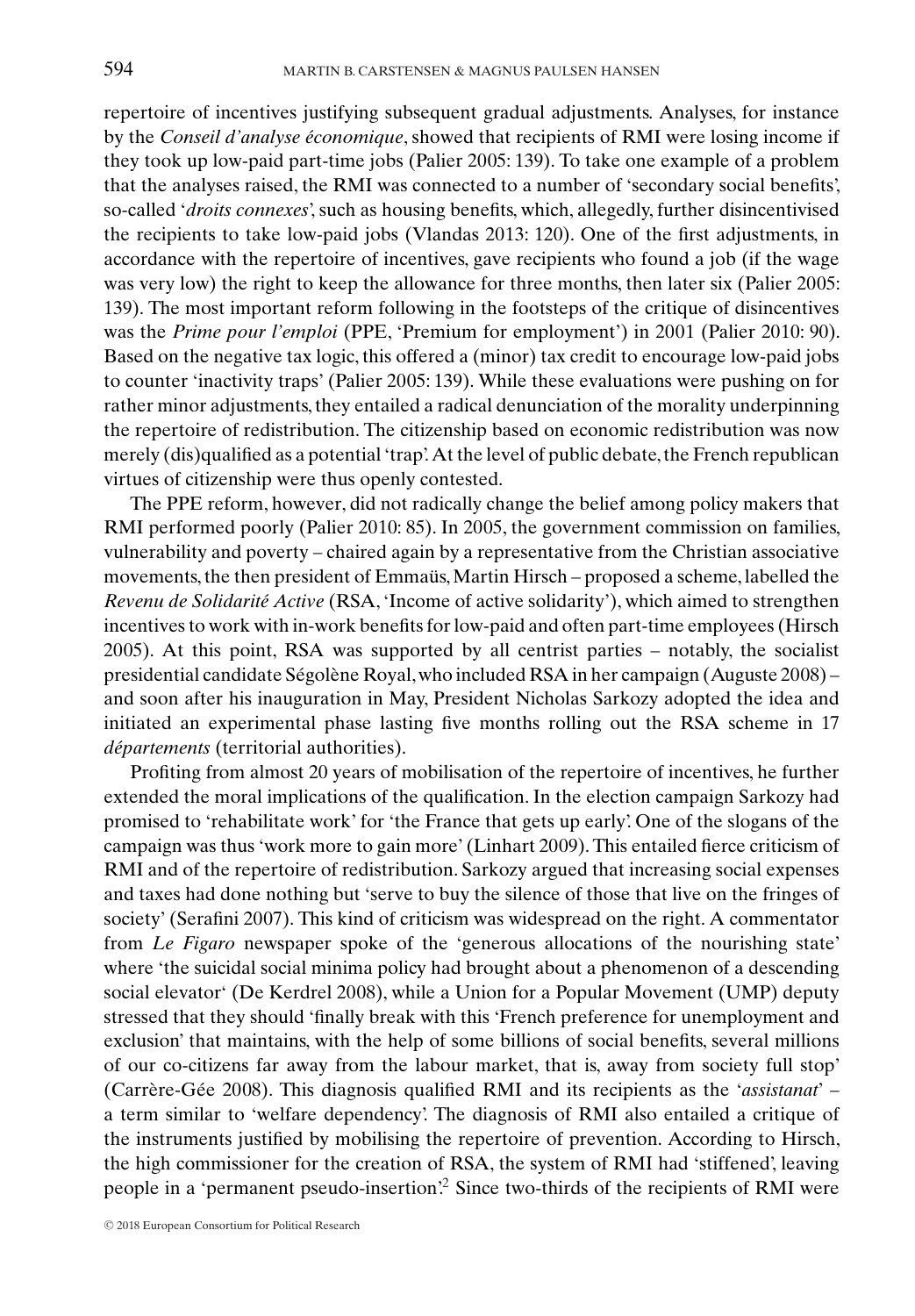capable of working, 'the system had wrapped up and shut up a population that it was not created for. These people are not in need of social care' (Chevallereau 2007).

The mobilisation of the repertoire of incentives entailed a radical requalification of the recipient and his or her relation to the rest of society. First, inclusion was no longer a matter of income, but of work. In justifying the RSA, Sarkozy emphasised the inadequacy of *redistribution*: 'I want to tell the Frenchmen, it's you who pays for RMI, but with RMI you don't live, you survive. What I will do is give these people a chance to rehabilitate through work and not through the *assistanat*.'3 'The exit road' was thus 'work, again work, always work' (Auffray 2008). While the work ethic rewarded the working recipient, it (dis)qualified the non-working recipient as potentially unwilling to work and thus subject to 'obligations' and control. Sarkozy noted that 'with 2.2 million unemployed, it is absurd to have around 500,000 vacant jobs without any takers' (D'Orcival 2008). 'The vast majority of the unemployed try to find a job. There are some who don't want to set out for work. It's a minority, but it's a minority that shocks.<sup>4</sup> Hence, Sarkozy argued for a 'sanctioning process for an unemployed person who refuses two jobs that correspond to his qualifications and his salary aspirations'.<sup>5</sup> In Hirsch's view, the 'rule of active search for employment [would contribute to] putting an end to the imbalance between rights and obligations' (Serafini 2008) The '*assistanat*' would thus be 'replaced by a logic of rights and obligations applicable to beneficiaries, public authorities and to companies (Chevallereau & Leparmentier 2008).

Besides a strengthening of the use of sanctions, the ideas were used to justify an intensification of the control of the recipient, or rather the household of the recipient, which would encompass an evaluation of whether there is a 'clear disproportion' between a 'way of life' and the 'resources declared' (L'Assemblée nationale et le Sénat 2008: Art.L. 262-41). The evaluation takes into account a list of 'elements' connected to the household (Premier ministre 2009: Art.R. 262–74) such as maintenance of buildings and means of transport, as well as more intimate elements such as appliances, objects of art, jewellery and spending on holidays. It is thus in fact not the actual resources of the household that determines whether the household deserves the benefit, but its behaviour,including the most intimate behaviour. The entitlement test is thus permanent and implies, for instance, that it is forbidden for relatives to support the recipient financially in any kind of way (Helfter 2015). It is thus no longer the state that is indebted to the citizen but the recipient being indebted to the state (Lazzarato 2011).

Second, the justification of RSA radicalises the repertoire of incentives' conception of poverty and ultimately of inequality. According to Hirsch (2007), the experimentation with RSA marked a 'fight against poverty' but it was first of all a fight against 'poverty traps' in encouraging an inquiry into the variety of behavioural responses to monetary stimuli within the targeted population of two million: The experimentation would draw 'special attention towards the working poor.Why? Because it is a transitional population.'Hirsch thus 'insisted that only the persons that work will benefit from augmenting benefits.With the RSA we will not put one cent towards inactivity' (Hirsch, quoted in Périvier 2013: 74).

#### *Test situations within the repertoire of incentives*

The reality of poor and socially excluded people were now qualified as economic men responding behaviourally to monetary incentives. The experimental phase was launched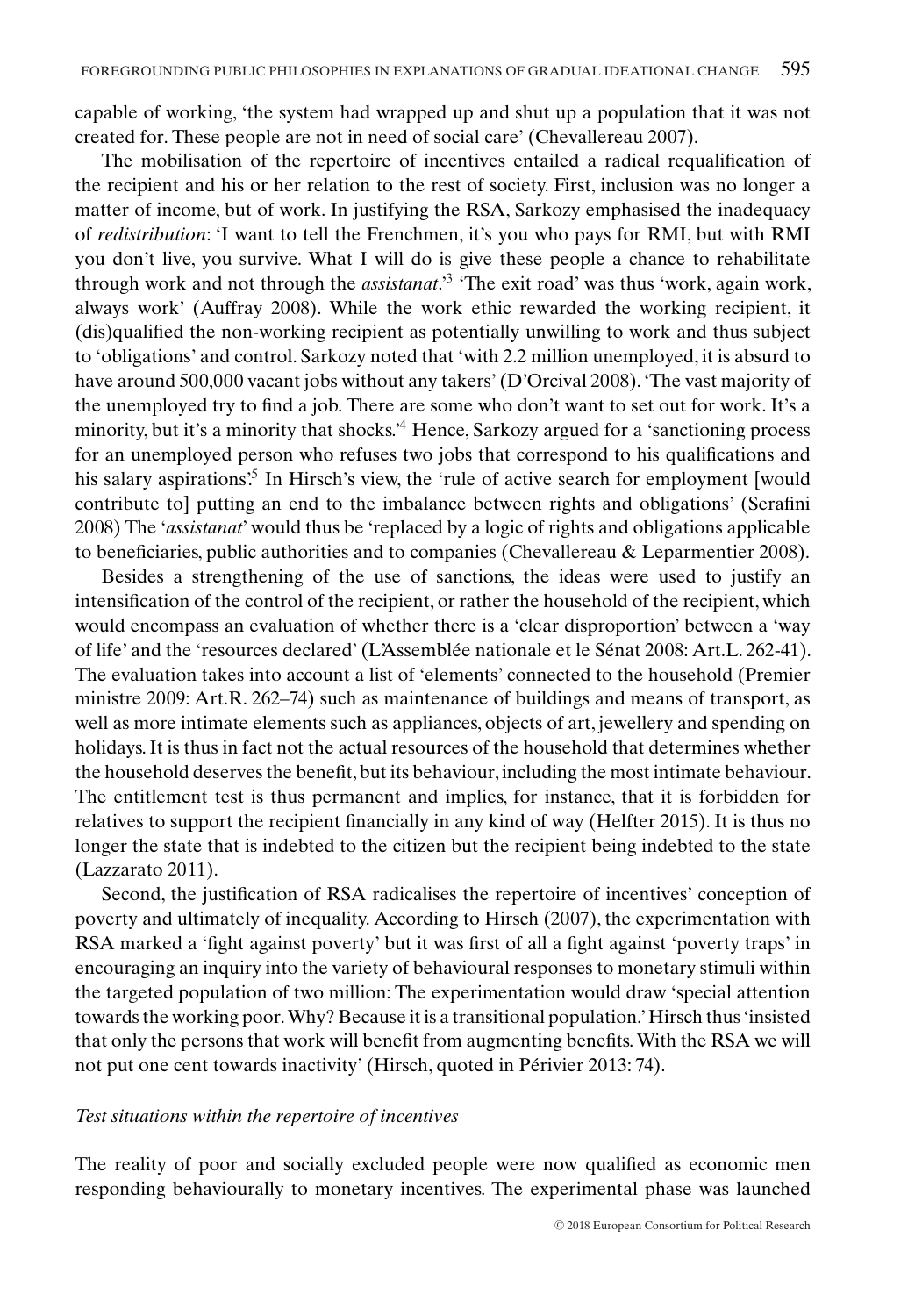with a green paper (Hirsch 2008) inviting stakeholders and citizens to contribute to solving a number of specific challenges related to RSA. The green paper initiated a detailed evaluation process of the local experiments, effectively,inducing a number of tests *within* the repertoire of incentives. Hirsch thus claimed that 'facts' showed that 'the rate of return to employment in test zones is 30% superior to that of control zones' (Vlandas 2013: 128). The experiments also sparked controversies. For instance, the socialist president of a *département* complained that the government's rate of decrease of RSA would be higher than the one his *département* had experimented with, which would make 'the incentive to return to employment a lot smaller' (Chevallereau 2008a).The economist Thomas Piketty questioned whether the rise in 'profits' from around  $\epsilon$ 150 in the PPE to  $\epsilon$ 200 for taking a part-time job, as well as the abandonment of the maximum duration of one year, would 'boost the rate of exit from RMI to part-time work' (Piketty 2008).

The testing also sparked debate about the incentives to take on part-time work, raising the issue of whether the thresholds from part-time to full time work were potentially disincentivising. According to Piketty (2008), RSA would lead to a 'strong reduction in the difference between working 20 and 35 hours a week'. UMP members had similar concerns. The difference between part-time and full-time work of around  $\epsilon$ 200 was 'too weak' and 'not consistent with 'work more to gain more' (Guélaud 2008). Another spoke of the 'risk of perpetual part-time work' (Waintraup 2008). Another economist was even harsher in criticising the 'perverse' effects of incentivising part-time work:

A person working at 60% [of a full working week] on an RSA contract can have the same resources available as a wage earner working full time and paid SMIC ( …) How was it possible to transform the good intentions of the active solidarities into unjust, useless, and perverse transfers? By enriching the working poor, one risks in fact maintaining them in the trap of part-time work and discourage full-time wage earners. The latter will be rebellious from not gaining more while they work more. (Godet 2008)

Not only did RSA lead to 'perverse' incentives, it also infringed on the work ethic of the full-time workers paid close to the SMIC rate, and while the criticism questioned the appropriateness of details of the scheme it only further legitimised the repertoire of incentives. This illustrates well the importance of looking into the way policies are qualified and criticised. Doing so helps us appreciate that what matters to the direction of gradual changes is not so much whether polices fail or not in any objective sense, but instead how they are put to the test – that is, which repertoire of evaluation comes to structure the evaluation of whether a policy 'works' or not.

#### *Critique from the repertoire of redistribution*

The repertoire of redistribution was not completely absent from the debate surrounding the reform of RSA. The 'perverse effects' were also qualified as a matter of increasing part-time work and thus a symptom of increasing precariousness in the labour market. According to a sociologist, RSA would 'multiply bad odd jobs by institutionalising a second labour market based on the precariat'. This was mainly due to incentives for employers to be 'content with hiring part-time workers knowing that the employees benefit from assistance.<sup>6</sup> Also, the socialists warned against an 'increase in precariousness' (Bourmaud 2008). The problem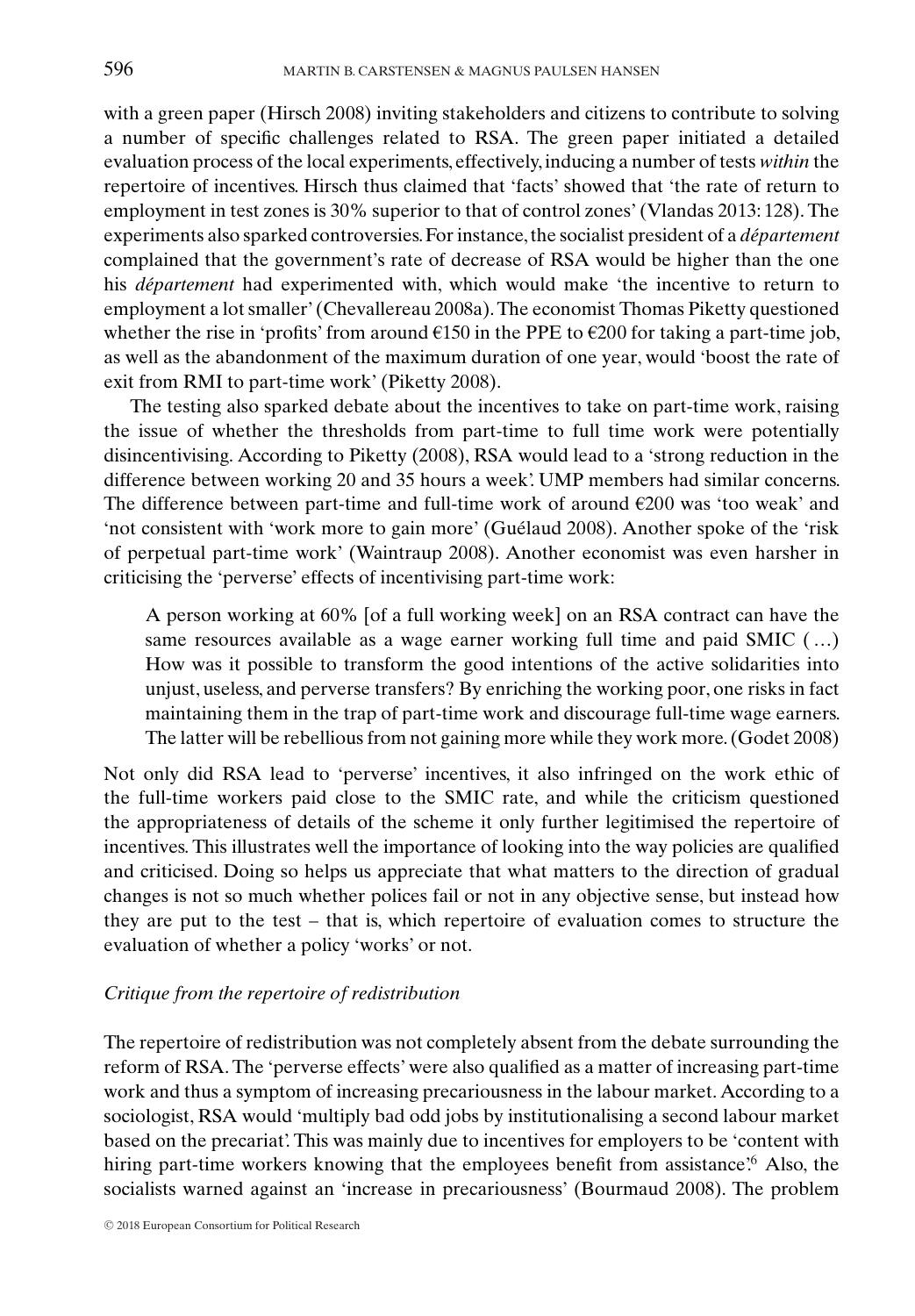was thus qualified as a consequence of exploitative employers. An economist argued for 'sanctioning employers who profit from RSA in order to multiply unworthy jobs', and also called for measures that 'oblige the industries to open negotiations on minimum wages and the reduction of part-time work' (Chevallereau 2008b). Also, the Workers' Force (FO), one of the largest unions, wanted the government to ensure that 'capital would genuinely be harnessed' (Barroux & Fressoz 2008). Rather than questioning RSA as such, these criticisms pointed towards solutions outside of the scheme and current reform process, specifically minimum wages and regulation of part-time work.

Despite the fact that the majority of political actors supported the content of RSA, the adoption of the law nonetheless ended up being controversial. The controversy surrounded the question of how to finance the RSA. Initially, Sarkozy wanted to finance it partly by abolishing PPE. The financing led to criticism, mobilising the repertoire of *redistribution*, from both the left and the right. For instance, the social liberal and third largest party, MoDem, argued that 'RSA was perfectly well-founded but the solidarity cannot rest on the most poor without calling on the most rich' (Barotte 2008). The socialists complained that 'RSA in reality is an arrangement that undresses the poor full-time workers in order to dress the poor part-time workers!' (Royal 2008).

The government finally responded by proposing to finance RSA by raising taxes on property. The proposal, however, did not stop the criticism. Because of a 'fiscal shield', the richest part of the population would not be paying the additional tax. The government's final proposal, which was adopted by the national assembly, accommodated the critique and installed a 'global ceiling' on tax breaks that would work outside of the fiscal shield. Somewhat paradoxically, the criticism resulted in both substantial changes in the financing of RSA while also legitimising its content, which, as shown earlier, was justified by a rather strong critique of the redistributive elements of RMI. It may have become financed in a less unequal manner, but RSA itself strengthened instruments that would fundamentally contradict the aim of more material equality – at least between the non-working recipient and the rest of society.

Despite its political prominence, the RSA has so far failed to effectively 'fight poverty' (Eydoux & Gomel 2014). It can thus seem paradoxical that the scheme was extended in 2009 to include 18–25 year-olds and has remained unchallenged by subsequent presidencies. The short answer is that the qualification of poverty and work that underpins the scheme – that is, the moral need for incentives to work, regardless of whether they actually make more people work – has not been radically challenged. When 'economic men' did not respond to incentives, the answer was to strengthen incentives. The lack of results, however, has put this logic to the test. While there are still calls for strengthening incentives even further, marginalised repertoires may become revitalised. The 2017 presidential elections exhibited more profound criticisms, from both the left and the extreme right, mobilising the repertoire of redistribution and suggesting radical reforms – ranging from universal basic income (Socialist Party) and increase of minimum income levels and job creation through massive public investments (La France insoumise), to protectionism and confining social rights to 'cultural' Frenchmen excluding 'foreigners' (Front National). Meanwhile, inspired by Scandinavian 'flexicurity', President Emmanuel Macron recently argued for a revitalisation of the 'repertoire of prevention' calling for addressing unemployment as a human capital problem, hence aiming towards further up-skilling of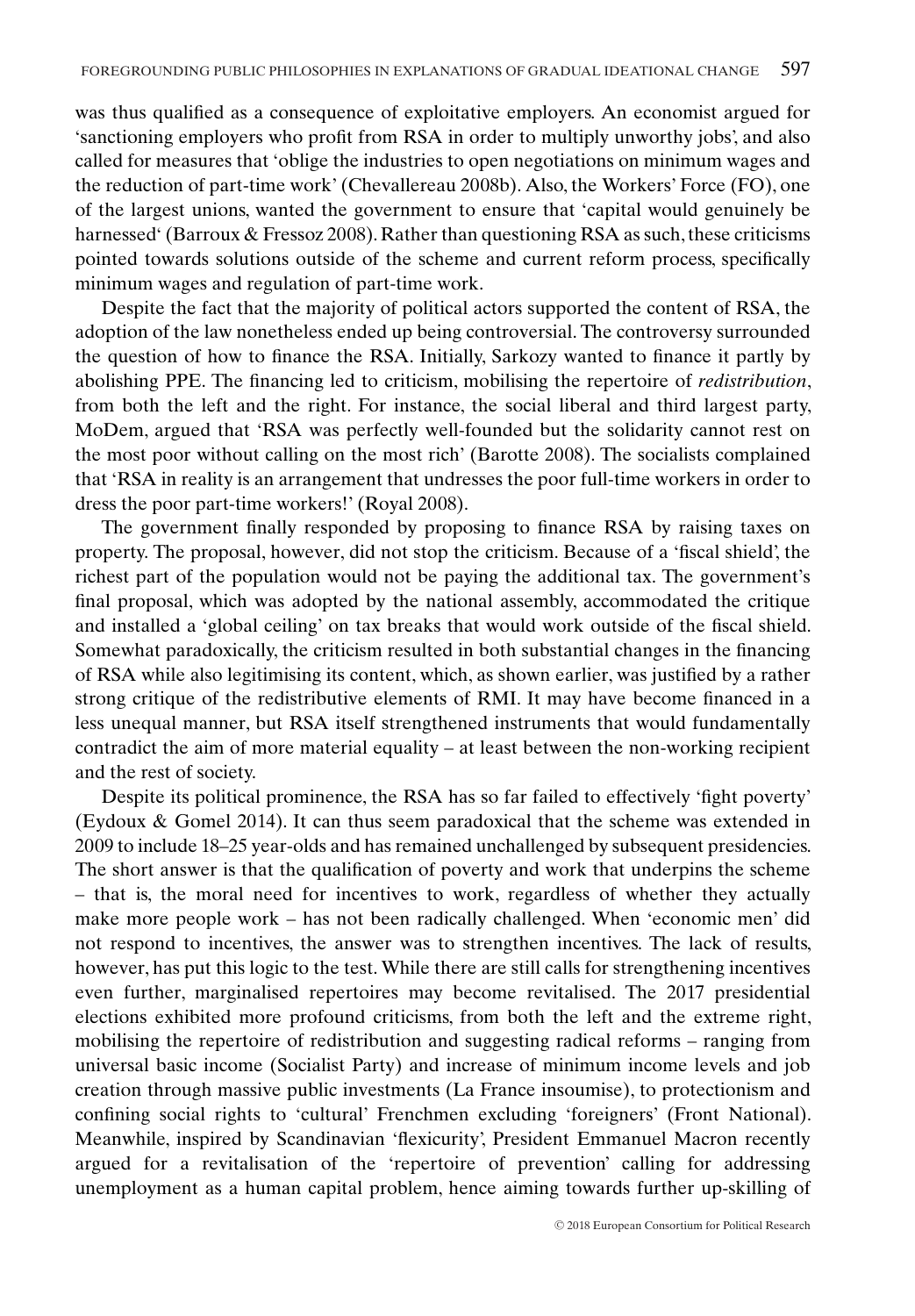long-term unemployed. Thus far, however, such ambitions are not directed towards RSA recipients.

#### **Conclusion**

Conventionally, politics concerns who should get what, when and how. Such interestbased struggles are in turn intimately connected with questions of how society should be organised, and what makes this organisation fair and justifiable according to foundational ideas and norms of a polity. Clearly, this moral dimension of politics was never lost on discursive institutionalists. To the contrary, the work of ideational scholars emphasised the importance of the ideas that inform political battles about fundamental questions of what the world is and should be, and how such legitimacy battles revolve around contending causal beliefs, theories and values. Despite a broad recognition of the central role of normative ideas for the institutions that actors establish, scholars have until recently tended to place this type of ideas in the background as stable, historical meaning structures of a polity – in the terminology of this article, 'public philosophies' – that constrain the kinds of ideas that may gain support and acceptance. We have made the case for foregrounding issues of moral and normative justification in explaining processes of ideational and institutional change. Rather than viewing public philosophies as stable, coherent and constraining, we suggest that in political struggles such ideas typically exhibit significant heterogeneity. They are also continuously used by actors to evaluate, critique and create compromises that over time undergo a similar process of evaluation, critique and compromise. Such an approach suggests that moral justification plays a pivotal role in setting off processes of ideational and institutional change.

Analysing the rise, spread and resilience of neoliberal ideas likewise requires an acute appreciation of how moral commitment is integral to the justification of neoliberalism. Contrary to the post-crisis bemoaning of a lack of morality on part of market actors, it is rather the case that appeals to certain ethics and values are key to understanding processes of legitimisation of neoliberal institutions and capitalism (Amable 2011; Fourcade et al. 2013), whether in accounting for everyday acquiescence to austerity (Stanley 2014) or, as has been the focus of this article,in public, elite-driven debates and reform processes. In the case of the French minimum income system analysed above, different forms of moral justification also played a key role in setting in motion a neoliberal turn in how recipients were conceived and the dominant notions of how to combat long-term unemployment. The analysis has shown how actors used a mix of contending repertoires of evaluation to, first, establish and justify the state-guaranteed minimum income scheme of 1988, and subsequently to employ these self-same repertoires of evaluation to justify the need to change the law in a way that increasingly put the onus on incentives in motivating people to take up employment. Actors' employment of competing moral justifications thus lies at the basis of both the creation and change of these institutions.

By foregrounding moral justification in processes of ideational and institutional change, FPS lends important insights to ideational scholarship. Perhaps most importantly, it presents us with a set of concepts that help us understand how public debate and contention translates into political compromises that breed future uncertainty, test situations and evaluation. It thus offers support for, and further theorises, Schmidt's (2002) and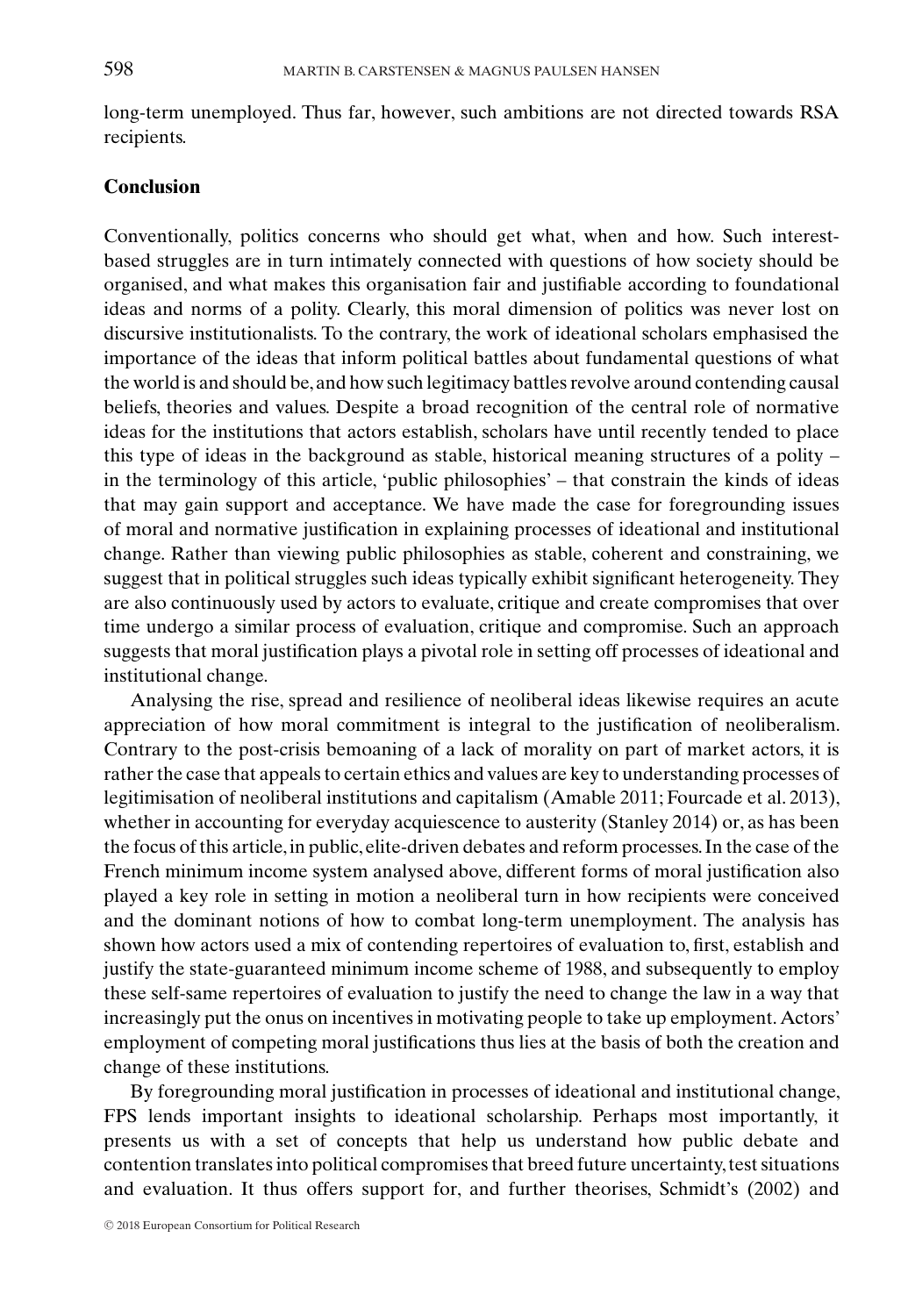Seabrooke's (2006) contention that to understand the character and direction of political change, it is necessary to take processes of legitimisation seriously, as opposed to more singularly studying elite-driven processes taking place in specialised forums of professions and experts. Reaping the full analytical benefit of such insights requires, however, ideational scholarship to foreground public philosophies and develop concepts useful for capturing the heterogeneous compromises produced through public debate. As argued in this article, utilising insights from FPS and adapting them to a discursive institutionalist framework offers one such route to greater appreciation of the key role of public philosophies in pushing ideational and institutional change.

### **Acknowledgements**

The authors wish to express their gratitude to the editors and three anonymous reviewers for their helpful and constructive comments. Thanks are also due to Daniel Béland, John L. Campbell and Laurent Thévenot for reading and commenting on previous versions of the article.

## **Notes**

- 1. The argument thus resembles the Réferentiel School's emphasis on the ambiguity of 'frames of reference' enabling each actor to 'interpret it in its own terms' (Jobert 1989: 380).
- 2. T. Serafini, Hirsch et Sarkozy vantent le RSA en Côte-d'Or le département est volontaire pour tenter l'expérience du revenu de solidarité active, *Libération*, 2 October 2007.
- 3. En direct de L'Elysée: Entretien avec le Président de la République Nicolas Sarkozy, April 24, *France 2*, 2008. Available online at: www.ina.fr/video/3610246001
- 4. En direct de L'Elysée, *France 2*, 2008. Available online at: www.ina.fr/video/3610246001
- 5. En direct de L'Elysée, *France 2*, 2008. Available online at: www.ina.fr/video/3610246001
- 6. Les syndicats plutôt satisfaits, *Le Figaro*, 29 August 2008.

# **References**

Amable, B. (2011). Morals and politics in the ideology of neo-liberalism. *Socio-Economic Review* 9: 3–30. Assemblée nationale (1988a). Débats Parlementaires, Lundi, 10 Octobre, No 21 [1]AN (CR).

- Assemblée nationale (1988b). Débats Parlementaires, Mercredi, 5 Octobre, No 19 [1]AN (CR).
- Auffray, A. (2008). Sarkozy taxe à rebrousse-poil. Envoyé spécial à Laval, *Libération*, 29 August.

Auguste, O. (2008). Polémique sur le financement du RSA, *Le Figaro*, 28 April.

Ban, C. (2016). *Ruling ideas: How global neoliberalism goes local*. New York: Oxford University Press.

Barbier, J.-C. (2011). Activer les pauvres et les chômeurs par l'emploi? leçons d'une stratégie de réforme. *Politiques Sociales et Familiales* 104: 47–58.

Barbier, J.-C. (2013). Changes in social citizenship in France in a comparative perspective: 'Activation strategies' and their traces. In A. Evers & A.-M. Guillemard (eds), *Social policy and citizenship: The changing landscape*. New York: Oxford University Press.

Barbier, J.-C. & Fargion, V. (2004). Continental inconsistencies on the path to activation. *European Societies* 6: 437–460.

Barbier, J.-C. & Théret, B. (2001). Welfare to work or work to welfare: The French case? In N. Gilbert & R.A. Van Voorhis (eds), *Activating the unemployed*. New Brunswick, NJ: Transaction.

Barotte, N. (2008). Un «cap» selon la majorité, «une feuille de déroute» pour Royal, *Le Figaro*, 26 April.

Barroux, R. & Fressoz, F. (2008). M. Thibault: «Nicolas Sarkozy devrait se méfier, la souffrance des salariés est réelle», *Le Monde*, 2 September.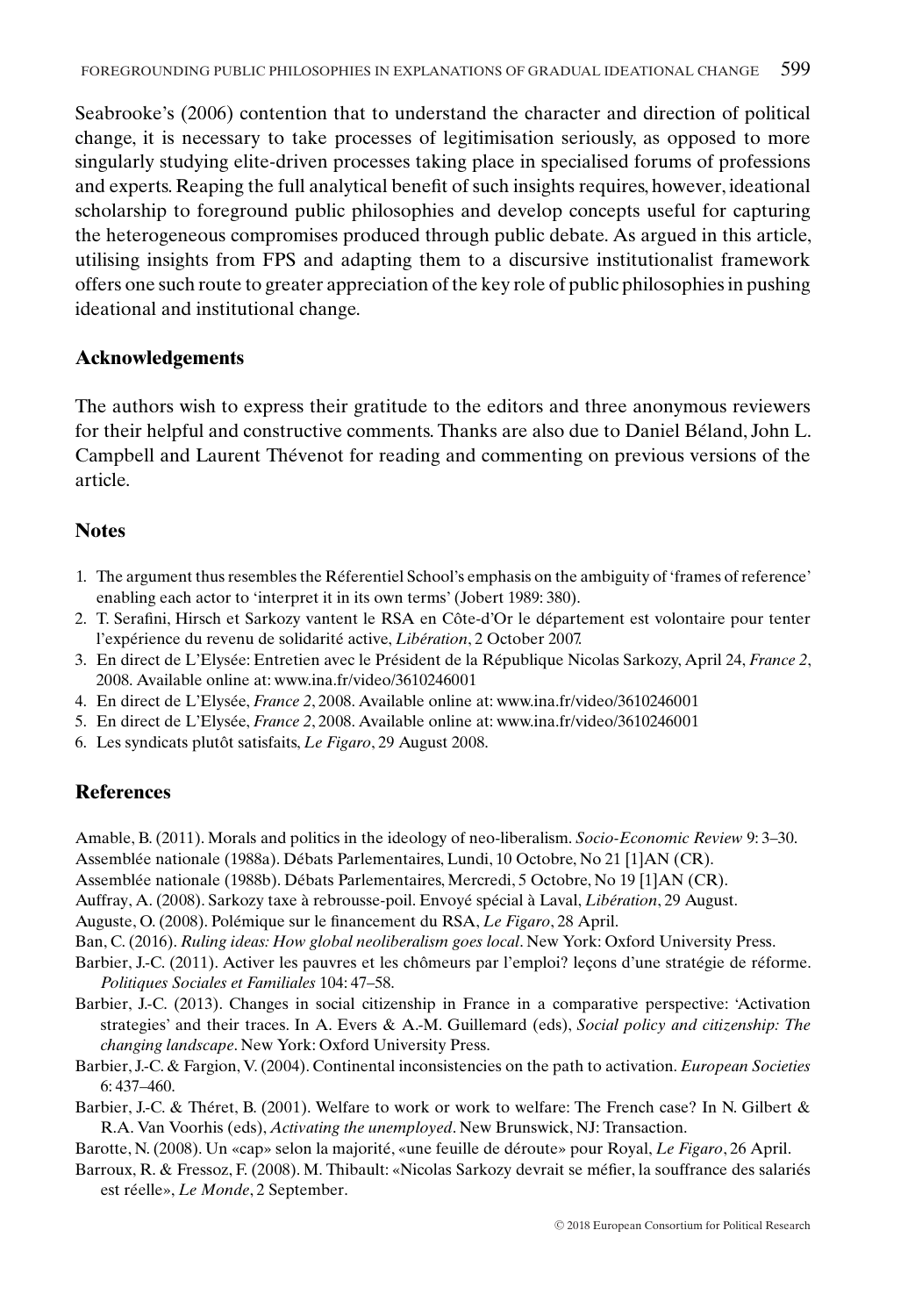- Baumgartner, F.R. & Jones, B.D. (1991). Agenda dynamics and policy subsystems. *Journal of Politics* 53(4): 1044–1074.
- Béland, D. (2007). The social exclusion discourse: Ideas and policy change.*Policy and Politics* 35(1): 123–139.
- Béland, D. (2009). Ideas, institutions and policy change. *Journal of European Public Policy* 16(5): 701–718.
- Béland, D. & Cox, R.H. (2013). Valence, policy ideas and the rise of sustainability. *Governance* 26(2): 307– 328.
- Béland, D. & Hansen, R. (2000). Reforming the French welfare state: Solidarity, social exclusion and the three crises of citizenship. *West European Politics* 23(1): 47–64.
- Bénatouïl, T. (1999). A tale of two sociologies: The critical and the pragmatic stance in contemporary French sociology. *European Journal of Social Theory* 2(3): 379–396.
- Benford, R.D. & Snow, D.A. (2000). Framing processes and social movements: An overview and assessment. *Annual Review of Sociology* 26: 611–639.
- Blokker, P. (2011). Pragmatic sociology: Theoretical evolvement and empirical application. *European Journal of Social Theory* 14(3): 251–261.
- Blyth, M. (2002). *Great transformations*. Cambridge: Cambridge University Press.
- Blyth, M. (2013). Paradigms and paradox: The politics of economic ideas in two moments of crisis. *Governance* 26(2): 197–215.
- Boltanski, L. (2011). *On critique: A sociology of emancipation*. Cambridge: Polity Press.
- Boltanski, L. & Thévenot, L. (2006). *On justification: Economies of worth*. Princeton, NJ: Princeton University Press.
- Boswell, C. & Hampshire, J. (2017). Ideas and agency in immigration policy: A discursive institutionalist approach. *European Journal of Political Research* 56: 133–150.
- Bourmaud, F.X. (2008).Le PS utilise le revenu de solidarité pour tancer la politique fiscale du gouvernement, *Le Figaro*, 10 September.
- Campbell, J.L. (2004). *Institutional change and globalization*. Princeton, NJ: Princeton University Press.
- Campbell, J.L.& Pedersen,O.K. (2015). Policy ideas, knowledge regimes and comparative political economy. *Socio-Economic Review* 13(4): 679–701.
- Capoccia, G. (2016). When do institutions 'bite'? Historical institutionalism and the politics of institutional change. *Comparative Political Studies* 49(8): 1095–1127.
- Capoccia, G. & Kelemen, D. (2007). The study of critical junctures: Theory, narrative and counterfactuals in historical institutionalism. *World Politics* 59(2): 341–369.
- Carrère-Gée, M.C. (2008). Emploi: L'atout du RSA, *Le Monde*, 24 June.
- Carstensen, M.B. (2011a). Ideas are not as stable as political scientists want them to be: A theory of incremental ideational change. *Political Studies* 59(3): 596–615.
- Carstensen, M.B. (2011b). Paradigm man vs the bricoleur: An alternative vision of agency in ideational change. *European Political Science Review* 3(1): 147–167.
- Carstensen, M.B. & Matthijs, M. (2018). Of power and paradigms: British economic policy making since Thatcher. *Governance*. 31(3): 431–447.
- Carstensen, M.B. & Schmidt, V.A. (2016). Power through, over and in ideas: Conceptualizing ideational power in discursive institutionalism. *Journal of European Public Policy* 23(3): 318–337.
- Castel, R. (1995). *Les métamorphoses de la question sociale: Une chronique du salariat*. Paris: Fayard.
- Chevallereau, E. (2007). La majorité des RMistes n'attendent qu'un emploi pour sortir de l'assistance, *Le Monde*, 11 December.
- Chevallereau, E. (2008a). Le gouvernement met de plus en plus à contribution les collectivités locales, les entreprises et les salariés, *Le Monde*, 21 August.
- Chevallereau, E. (2008b). Un entretien avec Denis Clerc, Membre, en 2005, de La Commission Présidée Par Martin Hirsch, *Le Monde*, 30 August.
- Chevallereau, E.& Leparmentier,A. (2008).Martin Hirsch: «Couper l'herbe sous le pied à un discours facile sur l'assistanat», *Le Monde*, 18 January.
- Clegg, D. (2014). Convergence from below? The reform of minimum income protection in France and the UK. *Journal of International and Comparative Social Policy* 30(2): 147–164.
- Cloutier, C. & Langley, A. (2013). The logic of institutional logics: Insights from French Pragmatic Sociology. *Journal of Management Inquiry* 22(4): 360–380.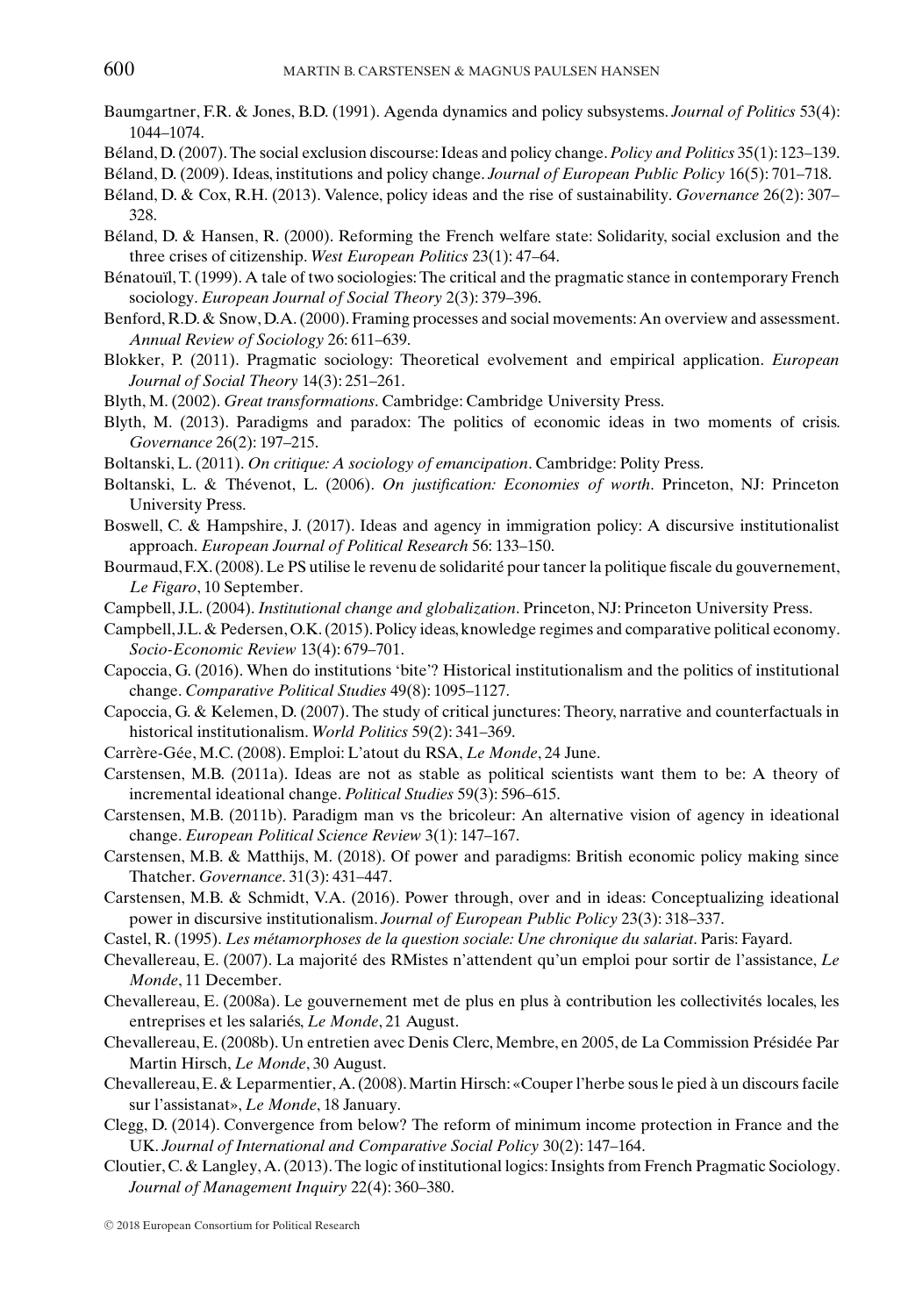Crouch, C. (2011). *The strange non-death of neoliberalism*. London: Polity Press.

- De Kerdrel, Y. (2008). Ne pas confondre la solidarité avec l'assistanat, *Le Figaro*, 29 April.
- D'Orcival, F. (2008). Le retournement du chômage. *Le Figaro* 26 April.
- Enjolras, B., Laville, J.L., Fraisse, L. & Trickey, H. (2000). Between subsidiarity and social assistance: The French route to activation. In I. Lødemel & H. Trickey (eds), *An offer you can't refuse: Workfare in international perspective*. Bristol: Policy Press.
- Eydoux, A. & Béraud, M. (2011). Accelerating governance reforms: The French case. In R. van Berkel, W. de Graaf & T. Sirovátka (eds), *The governance of active welfare states in Europe*. Basingstoke: Palgrave Macmillan.
- Eydoux, A. & Gomel, B. (eds) (2014). *Apprendre (de l'échec) du RSA. La solidarité active en question*. Paris: Rueil-Malmaison/Wolters Kluver.
- Fourcade,M., Steiner, P., Streec,W.& Woll, C. (2013).Moral categories in the financial crisis.*Socio-Economic Review* 11(3): 601–627.
- Friedman, M. (1962). *Capitalism and freedom*. Chicago, IL: University of Chicago Press.
- Godet, M. (2008). Non au RSA et à ses effets pervers, *Le Monde*, 26 September.
- Guélaud, C. (2008). Prime pour l'emploi: 2,5 millions de salariés modestes menacés, Le Monde, 27 August.
- Hall, P. (1993). Policy paradigms, social learning and the state: The case of economic policymaking in Britain. *Comparative Politics* 25(3): 275–296.
- Hansen, M.P. (2016). Non-normative critique: Foucault and pragmatic sociology as tactical re-politicization. *European Journal of Social Theory* 19(1): 127–145.
- Hansen, M.P. (2017). Trying the Unemployed: Justification and Critique, Emancipation and Coercion towards the 'Active Society' – A Study of Contemporary Reforms in France and Denmark. Doctoral dissertation, Copenhagen Business School.
- Hansen, M.P. (2019). *The moral economy of activation: Ideas, politics and policies*. Bristol: Policy Press.
- Helfter, C. (2015). Contrepoint Pauvreté : cercles familiaux et éligibilité aux prestations. *Informations sociales* 2: 19.
- Hirsch,M. (2005).*Au possible, nous sommes tenus.La nouvelle équation sociale 15 résolutions pour combattre la pauvreté des enfants*. Paris: Ministère des solidarités, de la santé et de la famille.
- Hirsch, M. (2007). Objectif: 2 millions de pauvres. Le taux de pauvreté augmente en France. Dans une indifférence coupable qu'il faut combattre. *Le Monde*, 31 August.
- Hirsch, M. (2008). *Livre vert. Vers un revenu de solidairité active*. Paris: Le haut commissaire aux solidarités actives contre la pauvreté.
- Hirschmann, D. & Popp-Berman, E. (2014). Do economists make policies? On the political effects of econoimcs. *Socio-Economic Review* 12(4): 779–811.
- Holden, M. & Scerri, A. (2015). Justification, compromise and test: Developing a pragmatic sociology of critique to understand the outcomes of urban redevelopment. *Planning Theory* 14(4): 360–383.
- Jabko, N. (2006). *Playing the market: A political strategy for uniting Europe, 1985–2005*. Ithaca, NY: Cornell University Press.
- Jobert B. (1989). The normative frameworks of public policy. *Political Studies* 37: 376–386.
- Kornprobst, M. & Senn, M. (2017). Arguing deep ideational change. *Contemporary Politics* 23(1): 100–119.

Lamont,M.& Thévenot,L. (eds) (2000).*Rethinking comparative cultural sociology:Repertoires of evaluation in France and the United States*. Cambridge: Cambridge University Press.

- Lazzarato, M. (2011). *La fabrique de l'homme endetté: Essai sur la condition néolibérale*. Paris: Éditions Amsterdam.
- Lenoir, R. (1974). *Les exclus: Un Français sur dix*. Paris: Éditions du seuil.
- Linhart, D. (2009). *Modernisation et précarisation de la vie au travail*. Available online at: https://dialnet.unirioja.es/descarga/articulo/3098902.pdf
- Matthijs, M. (2011). *Ideas and economic crises in Britain from Attlee to Blair*. New York: Routledge.
- Mehta, J. (2011). The varied roles of ideas in politics: From 'whether' to 'how'. In D. Béland & R.H. Cox (eds), *Ideas and politics in social science research*. New York: Oxford University Press.
- Palier, B. (2002). *Gouverner la Securité Sociale: Les réformes du système Français de protection socioale depuis 1945*. Paris: Presses Universitaires de France.